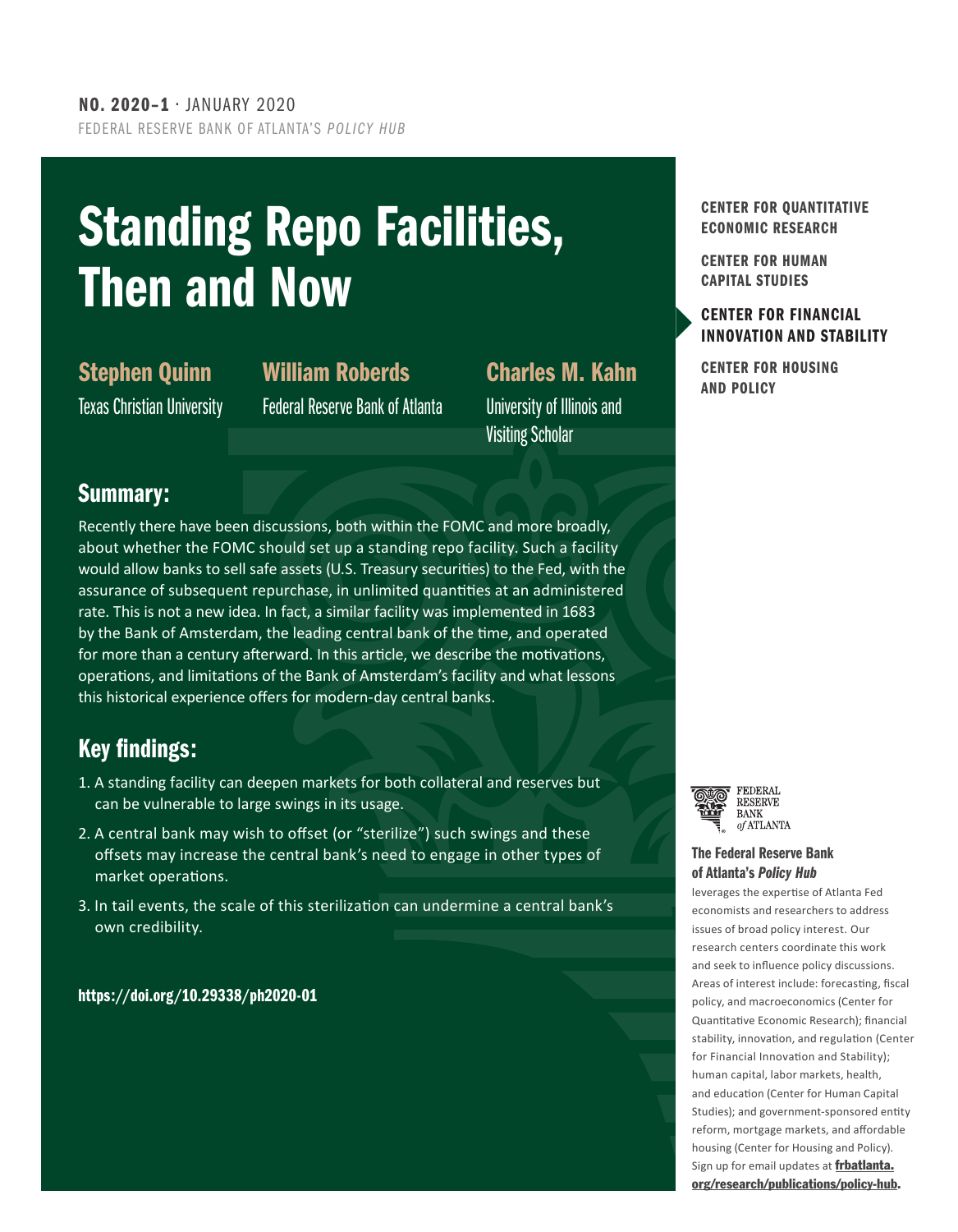# **Standing Repo Facilities, Then and Now [\\*](#page-1-0)**

Stephen Quinn,[†](#page-1-1) William Roberds, [‡](#page-1-2) and Charles M. Kahn[§](#page-1-3)

December 20, 2019

*Summary: Recently there have been discussions, both within the Federal Open Market Committee (FOMC) and more broadly about whether the FOMC should set up a standing repo facility. Such a facility would allow banks to sell safe assets (U.S. Treasury securities) to the Fed with the assurance of subsequent repurchase, in unlimited quantities at an administered rate. This is not a new idea. In fact, a similar facility was implemented in 1683 by the Bank of Amsterdam, the leading central bank of the time, and it operated for more than a century. Below, we describe the motivations, operations, and limitations of the Bank of Amsterdam's facility and what lessons this historical experience offers for modern-day central banks.*

## **Introduction**

 $\overline{a}$ 

A recent focus of Federal Reserve policy has been the liquidity of U.S. money markets. Responding to market fluctuations experienced during mid-September 2019, [1](#page-1-4) the Fed began daily overnight repurchase (repo) operations<sup>[2](#page-1-5)</sup> on September 17, 2019, followed by term repos to bridge the end of the third quarter.<sup>[3](#page-1-6)</sup> These actions were followed on October 11 by the Federal Open Market Committee's (FOMC) announcement of measures "to mitigate pressures that could adversely affect monetary policy implementation." Measures adopted by the FOMC include daily overnight repurchase (or repo) transactions, semiweekly term repos, and outright purchases.<sup>[4](#page-1-7)[5](#page-1-8)</sup> Outright purchase operations will be continued until banks' reserve levels reach at least their level of early September 2019. The

<span id="page-1-0"></span><sup>\*</sup> Views expressed are those of the authors and not necessarily those of the Federal Reserve Bank of Atlanta or the Federal Reserve System. Helpful comments on earlier drafts were provided by Ed Nosal, Paula Tkac, Larry Wall, and Warren Weber. Emil Mihaylov provided research assistance. The authors also thank many Dutch colleagues for helpful instruction in the history of the early modern Netherlands. Special thanks are due to Joop Baneke and Taco Tichelaar for their guidance through the literature on the Crisis of 1763.

<span id="page-1-1"></span><sup>†</sup> Professor of Economics, Texas Christian University

<span id="page-1-2"></span><sup>‡</sup> Research Economist and Adviser, Federal Reserve Bank of Atlanta

<span id="page-1-3"></span><sup>§</sup> Professor Emeritus of Finance, University of Illinois, and Visiting Scholar, Federal Reserve Bank of Atlanta

<span id="page-1-4"></span><sup>1</sup> On September 17, unusually high rates were observed in both the Treasury repurchase and fed funds markets (see figures 2 and 3 below). We discuss factors contributing to this volatility later in this article.

<span id="page-1-5"></span><sup>&</sup>lt;sup>2</sup> A repurchase, or repo, transaction consists of the sale of an asset followed by a repurchase of the same asset. The seller of the asset in the first transaction is the buyer in the second. A repo resembles a collateralized loan, but the legal rights of the asset purchaser in the first transaction are stronger than that of a traditional lender, as noted below.

<span id="page-1-6"></span><sup>3</sup> These repo operations and other Federal Reserve open market operations are recorded on the New York Fed's website at [<www.newyorkfed.org/markets/op\\_policies.html>](http://www.newyorkfed.org/markets/op_policies.html) (accessed on January 9, 2020). See, in particular entries, for September 17, 2019, and September 20, 2019.

<span id="page-1-7"></span><sup>4</sup> Outright or permanent open market operations occur when a central bank buys or sells assets in order to permanently increase or decrease central bank balances.

<span id="page-1-8"></span><sup>5</sup> The initially announced size of these measures was \$75 billion minimum for overnight repos, \$35 billion for term repos, and outright purchases of \$60 billion. All purchases were of Treasury bills (Federal Open Market Committee 2019a, Federal Reserve Bank of New York 2019b). On December 12, 2019, the Federal Reserve Bank of New York announced that additional liquidity would be offered around yearend, including an expansion of overnight repos to \$150 billion and a term repo of up to \$75 billion (Federal Reserve Bank of New York 2019d).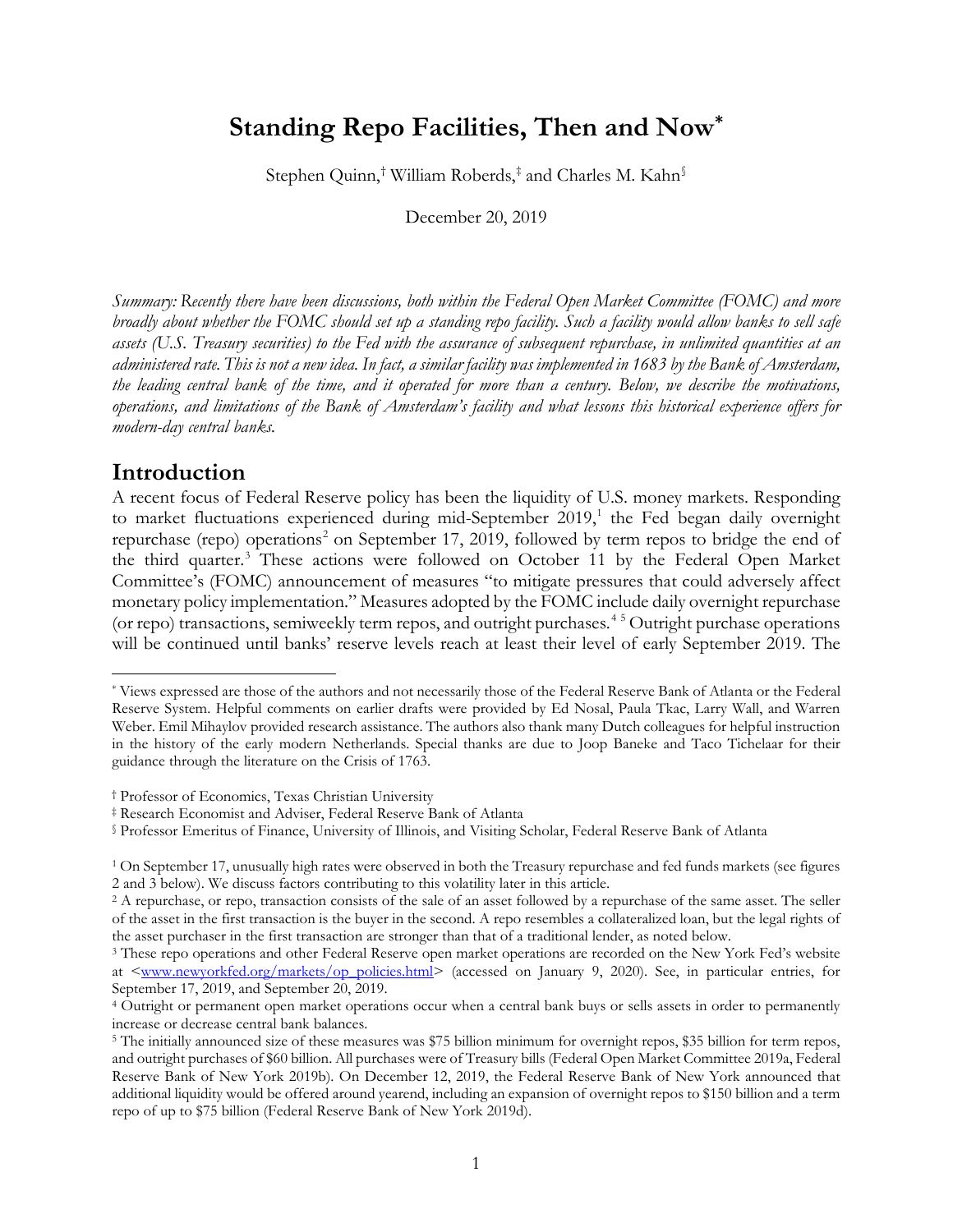stated objective is to ensure "that control over the level of the federal funds rate and other short-term interest rates is exercised primarily through the setting of the Federal Reserve's administered rates." This is to be accomplished by supplying sufficient reserves so that "active management of the supply of reserves is not required" (Federal Open Market Committee 2019a).

There have also been discussions about an alternative approach to ensuring money market liquidity, which would involve the Fed setting up a standing repo facility. Rather than providing liquidity through a sequence of discretionary open market operations, a standing repo facility would allow banks to sell U.S. Treasury securities to the Fed, with the assurance of subsequent repurchase, in unlimited quantities at an administered rate. Earlier this year, David Andolfatto of the Federal Reserve Bank of St. Louis and Jane Ihrig of the Board of Governors created a proposal outlining the operation of such a facility (Andolfatto and Ihrig 2019a, b). They argue that a standing repo facility would enable tight control over short-term interest rates while reducing financial institutions' need for reserves. At their October 2019 meeting, the FOMC took up discussion of such a facility (Federal Open Market Committee 2019b).

Introducing a standing repo facility would be an evolutionary rather than revolutionary shift in the FOMC's policy framework. Other central banks currently make extensive use of standing facilities,<sup>[6](#page-2-0)</sup> and an unsuccessful proposal for a standing repo facility in the United States was floated in the 1950s (Garbade 2016). But the history of such facilities goes back much further. In fact, a standing repo facility was proposed in the seventeenth century for the leading central bank of the era, the Bank of Amsterdam ("the Bank"). The Bank adopted the proposal in 1683 and then operated this facility for more than a hundred years, providing an important source of liquidity to contemporary European financial markets. Some serious problems arose with the facility, however, which are discussed below.

Though the institutional details are different, some noteworthy parallels exist between this historic repo facility and facilities that have been proposed for the FOMC. Below, we describe the motivations, operations, and limitations of the Bank's facility and what lessons this historical experience offers for modern-day central banks. To preview our main conclusions, these are

- 1. A standing facility can deepen markets for both collateral and reserves, but it can be vulnerable to large swings in its usage.
- 2. A central bank might wish to offset (or "sterilize") such swings, and these offsets can increase the central bank's need to engage in other types of market operations.
- 3. In tail events, the scale of this sterilization can undermine a central bank's own credibility.

# **The Bank of Amsterdam**

 $\overline{a}$ 

The Bank was founded in 1609 as an agency of the City of Amsterdam, and it remained in operation until 1820. By the time of the standing repo proposal (1677), approximately 2,000 Amsterdam merchants kept accounts at the Bank (Van Dillen 1925, 985). This group included the city's important merchant banks as well as other members of the merchant elite. [7](#page-2-1) Privileged (semi-) governmental entities such as the Dutch East India Company also kept accounts at the Bank. These parties used the Bank to facilitate payments among themselves to settle debts arising from commerce and finance.

<span id="page-2-0"></span><sup>6</sup> Perhaps the most prominent contemporary example is the European Central Bank's (ECB) Marginal Lending Facility. See, for example, Lee and Sarkar (2018) for a discussion of the ECB facility.

<span id="page-2-1"></span><sup>7</sup> Typical for the time, Amsterdam's merchant banks dealt in goods as well as finance and were funded through market transactions rather than deposits. See Gelderblom, Jonker, and Kool (2016) on the market-oriented structure of contemporary Dutch finance.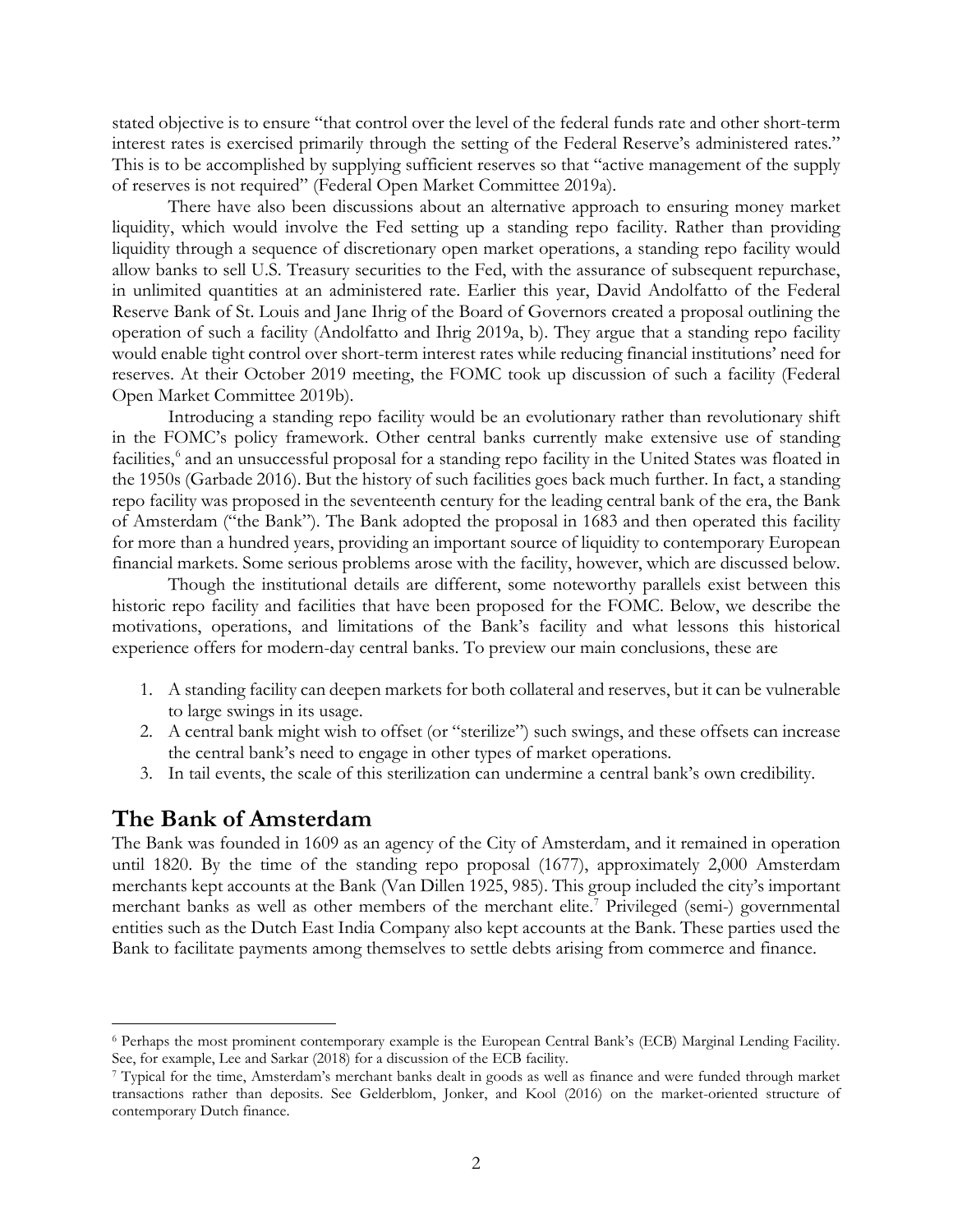Nowadays, commercial bank demand for central bank reserves stems ultimately from their unique role at the center of the modern payments system. In seventeenth-century Amsterdam, merchants' balances at the Bank played a similar role: bills of exchange payable in Amsterdam were customarily discharged by transfer of merchants' balances on the books of the Bank.<sup>[8](#page-3-0)</sup> The Bank's money consisted entirely of deposits, and these made up essentially all of its liabilities.<sup>[9](#page-3-1)</sup>

The Bank's money was backed by safe assets. Today when we think of "safe assets," we have in mind Treasury securities. In Amsterdam at the time, safe assets consisted instead of gold and silver, principally in the form of trade coins.<sup>[10](#page-3-2)</sup> At the time trade coins were flowing in great abundance into Amsterdam, but the flows could vary sharply over short time intervals, due for example to such factors as the arrival of silver fleets from Spain or the departure of the Dutch East India Company's expeditions to Asia, which were also heavily laden with silver.<sup>[11](#page-3-3)</sup>

The early Bank used traditional methods to link trade coins and deposits. When a merchant deposited coins into the Bank, his account would be credited.<sup>[12](#page-3-4)</sup> He could withdraw his account balance from the Bank at will, in the form of trade coins, but withdrawal was subject to a steep transaction fee. The fees covered the Bank's operating expenses and eliminated potential arbitrage profits from people depositing coins and then withdrawing coins with slightly higher precious metal content. The fees also covered any minting costs incurred by the Bank (Van Dillen 1934, 1964d and Quinn and Roberds 2014). The fees also meant it was expensive for merchants to "park" coins at the Bank for short periods. As a result, all sorts of trade coins regularly came into the city, but deposits of such coins into the Bank were rare, even as these were constantly paid out by the Bank for shipment abroad (Quinn and Roberds 2014, 5-6).

The mismatch between merchants' willingness to deposit and withdraw meant that the stock of Bank balances was under contractionary pressure. To counter this pressure, the Bank routinely engaged in what we can consider as discretionary "outright" open market operations.<sup>[13](#page-3-5)</sup> These were most probably purchases of silver bullion (or perhaps of Spanish coin; archives are incomplete for this time period); the Bank then minted these silver purchases into Dutch trade coins, which it made available for withdrawal at the usual price. These silver purchases were made on an ad hoc basis, and it is probably best to think of them as intended to address a (long-term) goal of maintaining Bank balances above some target level.

In short, the early Bank enjoyed demand for its money but was limited by a highly frictional process of handling coins.

 $\overline{a}$ 

<span id="page-3-0"></span><sup>8</sup> Many bills payable in Amsterdam were made payable in Bank funds, meaning that discharge occurred through the Bank. However, some bills were made payable in "current money," and these were often discharged through private intermediaries known as "cashiers," who are described later in this article. Relatively few records survive of this second channel of settlement. Of the two settlement channels, settlement through the Bank seems to have predominated.

<span id="page-3-1"></span><sup>9</sup> Unlike modern central banks, the Bank of Amsterdam did not issue circulating currency.

<span id="page-3-2"></span><sup>&</sup>lt;sup>10</sup> Trade coins were high-denomination coins used to transact with foreign markets, the most famous example being Spanish silver coins known as dollars or pieces of eight. Gorton (2017) defines a safe asset as one whose value is not subject to adverse selection. In the seventeenth century, gold and silver trade coins came closer to meeting this definition than any government security. Such coins flowed predominantly eastward, from American mines to Western Europe, thence on to Baltic, Mediterranean, and Asian locations (on these flows, see for example Attman 1986, Barrett 1990, or TePaske and Brown 2010).

<span id="page-3-3"></span><sup>11</sup> Under a 1647 treaty with Spain, the Dutch Republic was recognized as a "staple" (official market) for Spanish silver arriving from the New World (Van Dillen 1970, 31).

<span id="page-3-4"></span><sup>12</sup> Such deposits were limited primarily to trade coins, although minor amounts of small coins were sometimes accepted. Withdrawals were of trade coins.

<span id="page-3-5"></span><sup>&</sup>lt;sup>13</sup> As occurs with modern central banks, the Bank implemented an open market purchase by crediting the asset seller's account for the amount of the purchase.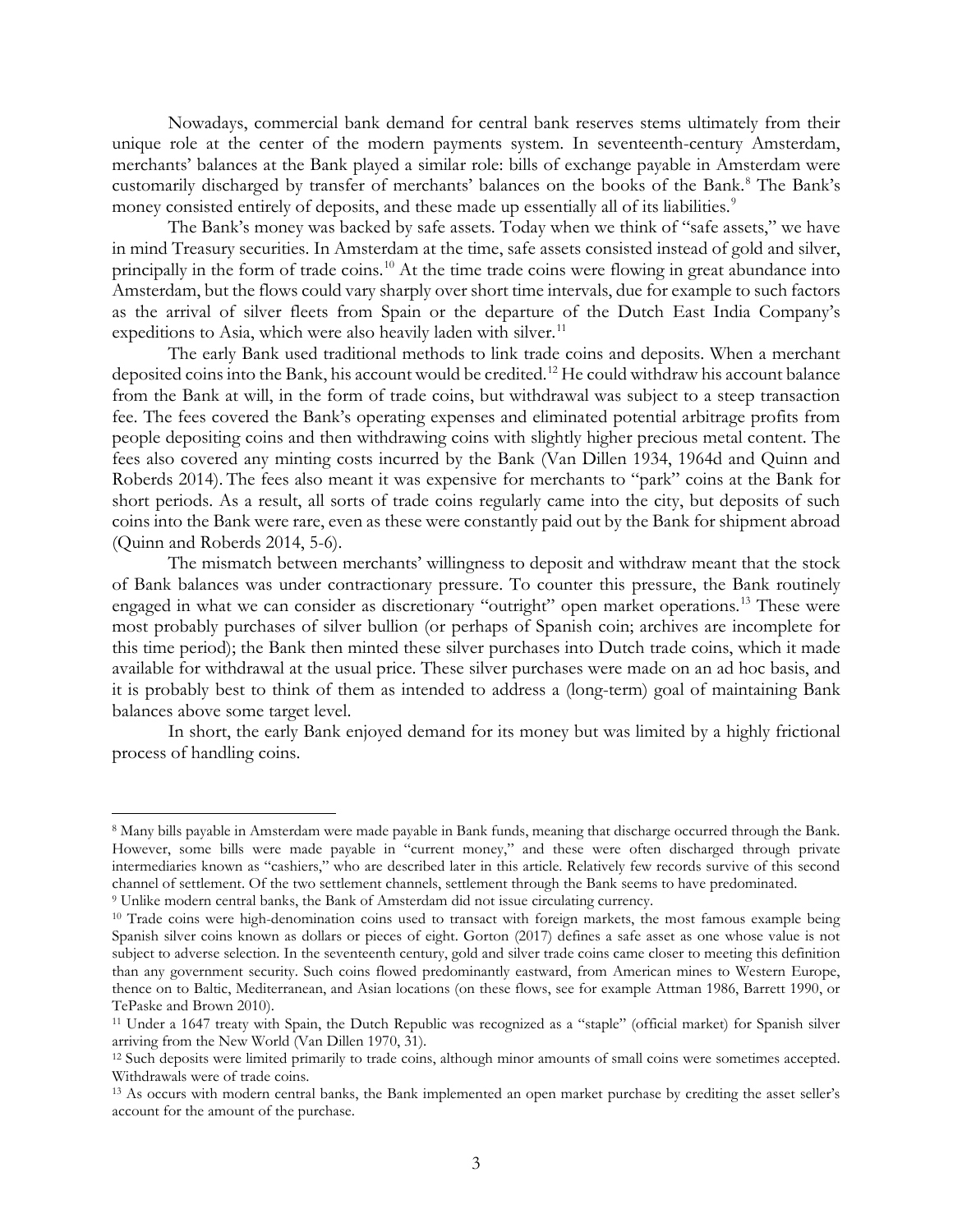# **Costs of obtaining liquidity**

 $\overline{a}$ 

By 1677, as detailed by Amsterdam merchant Johannes Phoonsen, there was widespread dissatisfaction with the Bank's mode of operation. Three factors, all of which should have resonance with current readers, contributed to this dissatisfaction: *an abundance of safe assets in the economy*, *a strong demand for central bank money*, *and the unpredictable cost of converting one of these assets into another*. The first factor has already been discussed, here we consider the latter two.

Obligations to settle bills of exchange could arise swiftly and unpredictably. There was no clearinghouse or similar arrangement to net either these obligations or the payments that discharged them. Market discipline was extreme; failure to honor a bill could quickly lead to a merchant's loss of reputation and subsequent bankruptcy. Accordingly, precautionary demand for Bank balances was great, and merchants in Amsterdam could desire to convert quickly from safe assets to central bank balances. Still, the cost of conversion was volatile and could be high, depending on market conditions. The Bank had no discount window. The City of Amsterdam did operate a kind of lender-of last-resort or Lombard facility (the "Bank of Lending," essentially a municipal pawn brokerage). However, Phoonsen's discussion indicates that use of this facility carried some degree of stigma.<sup>[14](#page-4-0) [15](#page-4-1)</sup>

What alternatives were then available for a merchant in need of central bank funds on short notice?

- The most straightforward and reliable path to funding was to deposit coins in the Bank, but withdrawal fees were steep (1.5 percent or higher). Hence, a short-term deposit to meet a funding need was an expensive way to borrow.
- It was possible for merchants to borrow funds with silver or gold as collateral. But private lenders at the time lacked the bankruptcy "safe harbor" privilege that modern repo cash lenders enjoy. [16](#page-4-2) Full resolution of bankruptcies could last as long as 33 years. Although secured creditors were given priority and accelerated repayment in bankruptcy proceedings, repayment was not immediate and so secured loans were expensive (De Jong Keesing 1939, 124).
- Unsecured borrowing was also relatively expensive and could be volatile. Even for the most reputable merchants the implicit interest rate on bills of exchange averaged about 4 percent, and these were subject to risk of unwinding ("protest"), in which case a creditor might demand immediate payment (Flandreau et al. 2009b, 165).
- As an alternative to these channels, from about 1646 there arose a secondary market for Bank funds (Van Dillen 1964d, 367). Traders met daily in front of the Bank and exchanged Bank balances for "current money" (meaning all types of coins but also balances with private brokers, known as "cashiers"). Bid-ask spreads in this market were 1/8 percent or less, making it an attractive way to acquire or dispose of Bank balances. Sale of a trade coin in the secondary

<span id="page-4-0"></span><sup>14</sup> Stigma occurs when borrowers are reluctant to use a credit facility for fear of negative reputational consequences. See Carlson and Rose (2017) for a discussion of stigma as it applies to Fed discount window lending. Phoonsen did not use the word "stigma," but "disrespect" (Van Dillen 1921, 96).

<span id="page-4-1"></span><sup>15</sup> Amsterdam's municipal Lombard, known as the Bank of Lending, was founded in 1614 as a public alternative to what were seen as usurious private pawnbrokers. Consistent with "pawnbroker stigma," most of the Bank of Lending's loans (69 percent as of 1678) were for relatively small sums, less than 100 guilders, as compared to a typical merchant's bill of exchange of ten times that amount or more (Dehing and 't Hart 1997, 45).

<span id="page-4-2"></span><sup>16</sup> "Safe harbor" refers to exemption of a creditor's claim from bankruptcy stay. For discussions of the role of safe harbors in modern repo markets, see Garbade (2006) or Gorton and Metrick (2010).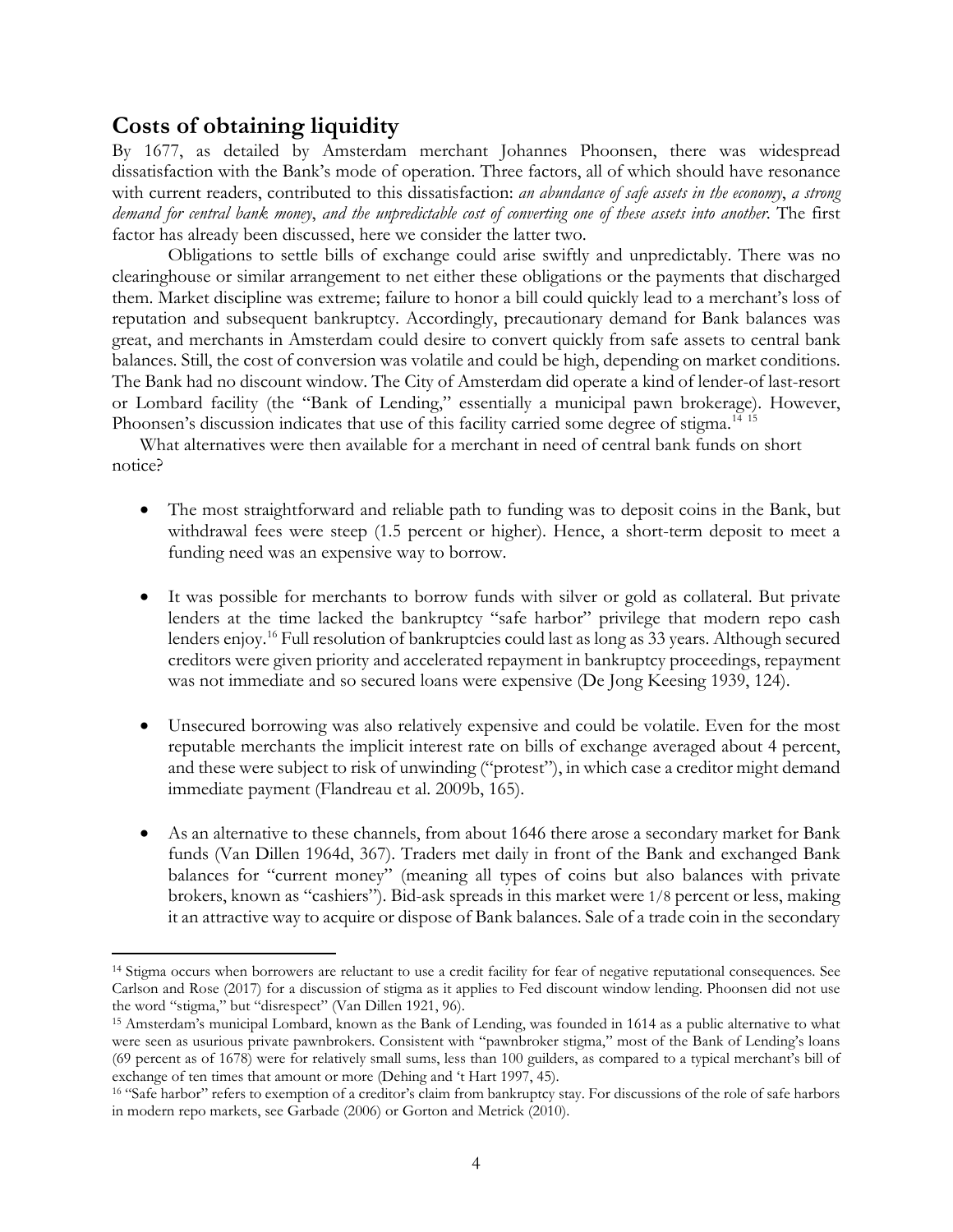market, however, meant ceding control over potentially valuable collateral (specific types of trade coins were needed for transactions in certain foreign markets). Prices paid in the daily secondary market were recorded as the premium or *agio* on Bank balances relative to current money, and the agio could routinely fluctuate from 3 percent to  $4\frac{1}{2}$  percent or slightly higher.

# **Phoonsen's proposal: Let merchants sell now, repurchase later**

Though Phoonsen's 1677 book contained many suggestions for improving the operations of the Bank, the most fundamental was his proposal that the Bank engage in secured lending against trade coin, at low interest rates, and that the Bank be granted a safe harbor privilege for such activity:

*It should be allowed for everyone to pledge coins [to the Bank] … at an interest of no more than onehalf percent for a period of six months. This under the condition that these coins may be again removed from the Bank within six months or prolonged upon payment of interest; but after this interval has passed, the coins should become the absolute property of the Bank …* (Phoonsen, quoted in Van Dillen 1921, 96).

Phoonsen argued that the facility's low interest rate would be appropriate in view of the high quality of its collateral:

*And in fact, real* [i.e., high-quality] *silver and gold* [coin] *is an imperishable form of security, unless the coin itself should also perish …* (ibid., p. 98).

The proposal also addressed the issue of stigma, arguing that credit granted through this facility would be of a more virtuous character than credit available through the city's existing Lombard facility, so that in contrast "a merchant should suffer no disrespect" if he were to bring in desirable trade coins to the new facility (ibid, p. 96).

# **Implementation**

The Bank implemented Phoonsen's proposal for a standing repo facility in 1683. Eligible silver trade coins could be sold to the Bank and repurchased within six months at an interest rate of  $\frac{1}{4}$  percent (the interest rate for one favored Dutch coin, the *zilveren rijder*, was even lower: 1/8 percent), and gold coins carried a six-month interest rate of ½ percent (Van Dillen 1934, 102–103). The transactions could be rolled over at the same cost. In such transactions, the Bank purchased Dutch trade coins at official values and foreign trade coins at their estimated metallic value.

This proposal was implemented somewhat differently from modern repo facilities. In return for selling coin to the bank, the merchant received *two* assets: a credit on his bank account, and a *receipt* for the coin. The receipt entitled its holder to repurchase the coins sold ("redeem the receipt") at the sale price plus appropriate interest. In modern terminology, a receipt was an American call option on the coins sold, with a strike price equal to the sale price plus the interest rate, and an expiration date of six months after the sale.Receipts circulated outside the Bank as negotiable bearer instruments, and the associated trade coin collateral remained in the Bank's vaults until the receipt was redeemed. This arrangement saved on assay and bookkeeping costs. Figure 1 illustrates a stylized pair of transactions with the facility.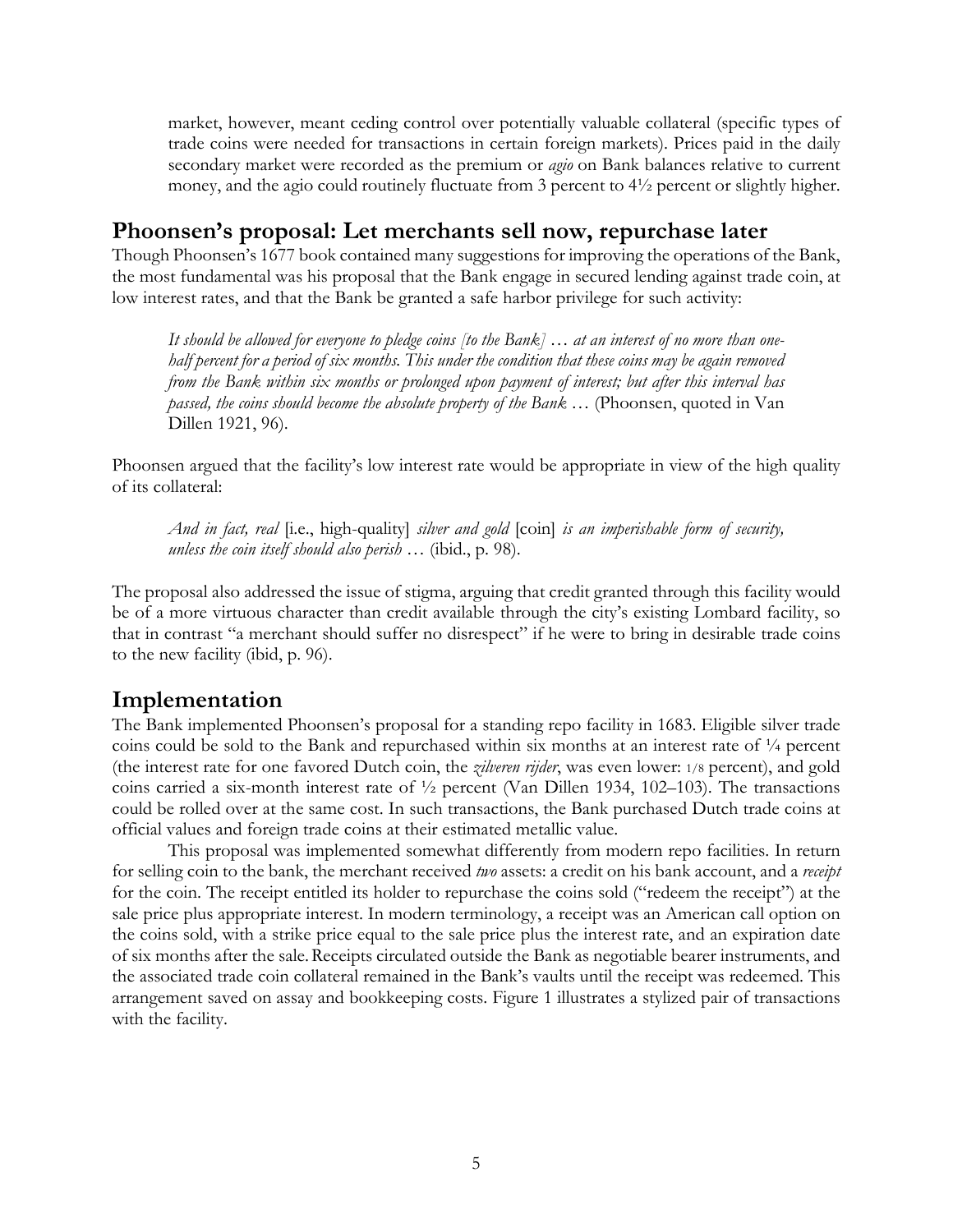#### **Figure 1 Schematic of the Bank's Standing Facility**



Bank florins exist as ledger balances.

Receipts exist as circulating paper. The option lasts six months and carries a fee of  $\frac{1}{4}$  percent.

A merchant sells a Dutch coin known as a *rijksdaalder* ("rixdollar") to the Bank and repurchases it six months later. The value of the rijksdaalder outside the Bank is 2.5 guilders. The Bank, however, values the same coin at 2.4 "bank florins," a separate unit of account that was applied to Bank balances. At the sale, the merchant is credited with 2.4 bank florins to his account and receives a receipt for the *rijksdaalder*. Six months later, the same merchant presents the receipt to the Bank and is able to repurchase a *rijksdaalder* for 2.406 bank florins by transferring funds in his Bank account to the Bank's master account.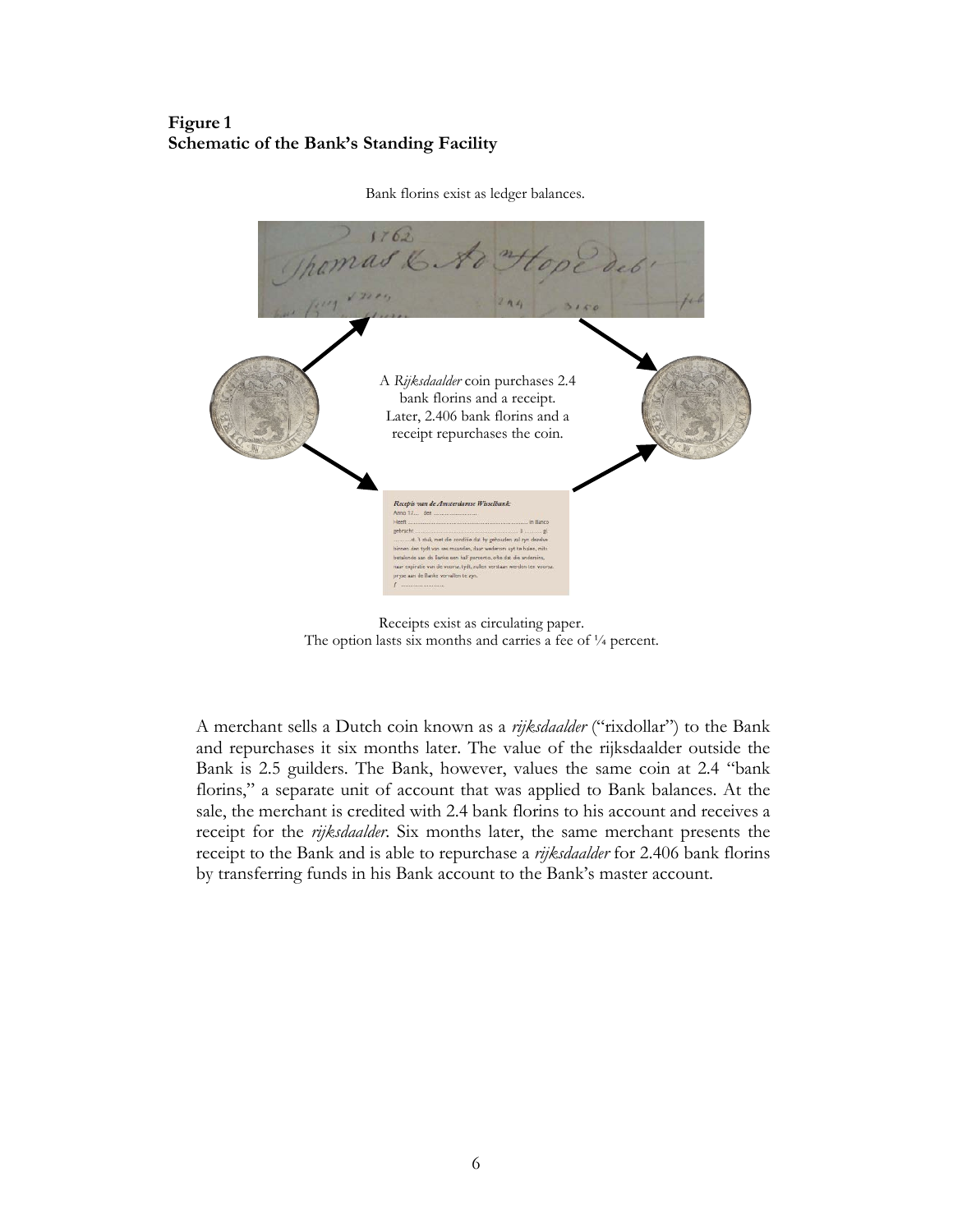Structuring the first leg of this arrangement as a sale and a second leg as an option apparently conferred a safe harbor privilege on the Bank. If a merchant failed to redeem a receipt, it was simply viewed as an expired option, and the Bank had unencumbered possession of the collateral. Private lenders did not enjoy the same privilege.<sup>[17](#page-7-0)</sup>

For silver coins, the repurchase option was almost always redeemed, so this facility did in fact function as a term repo facility. Transactions with gold coins were more complex. For a variety of reasons, the Bank did not want to encourage transactions in gold,<sup>[18](#page-7-1)</sup> and so it penalized them with both a higher interest rate (½ percent versus ¼ percent) and a larger "haircut."[19](#page-7-2) As a result the gold window was lightly used, and oftentimes the redemption option was not exercised, in which case the coin was said to "fall to" the Bank.

The Bank's new facility was extremely popular. Essentially, it enabled merchants for the first time to access credit on terms that approximate modern repo transactions. The significance of this innovation was well understood at the time and praised by many writers (for example, Melon 1754, Johann Philipp Graumann 1762, Lemoine de L'Espine and Le Long 1763, Adam Smith 1776 [1976], James Steuart 1767, and Cornelis Van der Oudermeulen 1791). Graumann, a former Prussian mint master, pinpointed the facility's key advantage, an ability to liquify merchants' collateral while enabling them to maintain control of it:

*How advantageous this [facility] must be for the merchant community, can be seen from the fact that with this facility, the merchant can put into motion and utilize all the monies [trade coins] that accrue to him. … By this means the money is effectively doubled, or twice put at the disposal of commerce, since the merchant can make use of practically all of the capital that he has placed in the Bank. In addition, he remains master of this money, and by repayment of the sum advanced, is authorized to either withdraw it himself or sell it to others* (Graumann 1762, 137).

Grauman also noted (ibid., 136) that repo liquidity worked in both directions: coins that were eligible for repo circulated at a premium over those that were not.

# **Parallels with the present**

 $\overline{a}$ 

We argue that the three factors that led to Phoonsen's 1677 proposal are present in U.S. dollar markets today. Safe assets, particularly U.S. Treasury securities, are available in abundant supply; demand for central bank balances (commercial banks' reserve accounts at the Federal Reserve) remains strong despite historically elevated levels of reserves; and the cost of converting one of these assets into another, as reflected in market repo rates, has of late been somewhat unpredictable.

The abundance of safe assets derives from the stance of U.S. fiscal policy. Total U.S. debt held by the public (net of intergovernmental holdings) was about \$16.2 trillion at the end of June 2019, of which only a relatively small portion (\$2.1 trillion) was held by the Federal Reserve.<sup>[20](#page-7-3)</sup> Such debt serves as the world's leading safe asset, and current projections call for the stock of U.S. debt to increase by

<span id="page-7-0"></span><sup>17</sup> Mees (1838, 138–39) indicates that contemporary Dutch law viewed safe harbor as equivalent to a right to confiscation, a right that could only be granted to a public institution such as the Bank.

<span id="page-7-1"></span><sup>&</sup>lt;sup>18</sup> Gold was more difficult to assay; furthermore, the Bank wanted Bank money to be tied more closely to silver, as it was the standard for most European countries at the time.

<span id="page-7-2"></span><sup>19</sup> Official prices of gold coins in such transactions reflected a 14-to-1 bimetallic ratio with silver, whereas a typical market ratio was 14.5.

<span id="page-7-3"></span><sup>20</sup> For debt held by the public see *Treasury Bulletin,* September 2019, table FD-1. For Fed holdings of Treasury debt, see the Fed's statistical release H.4.1 *Factors Affecting Reserve Balances* for July 5, 2019.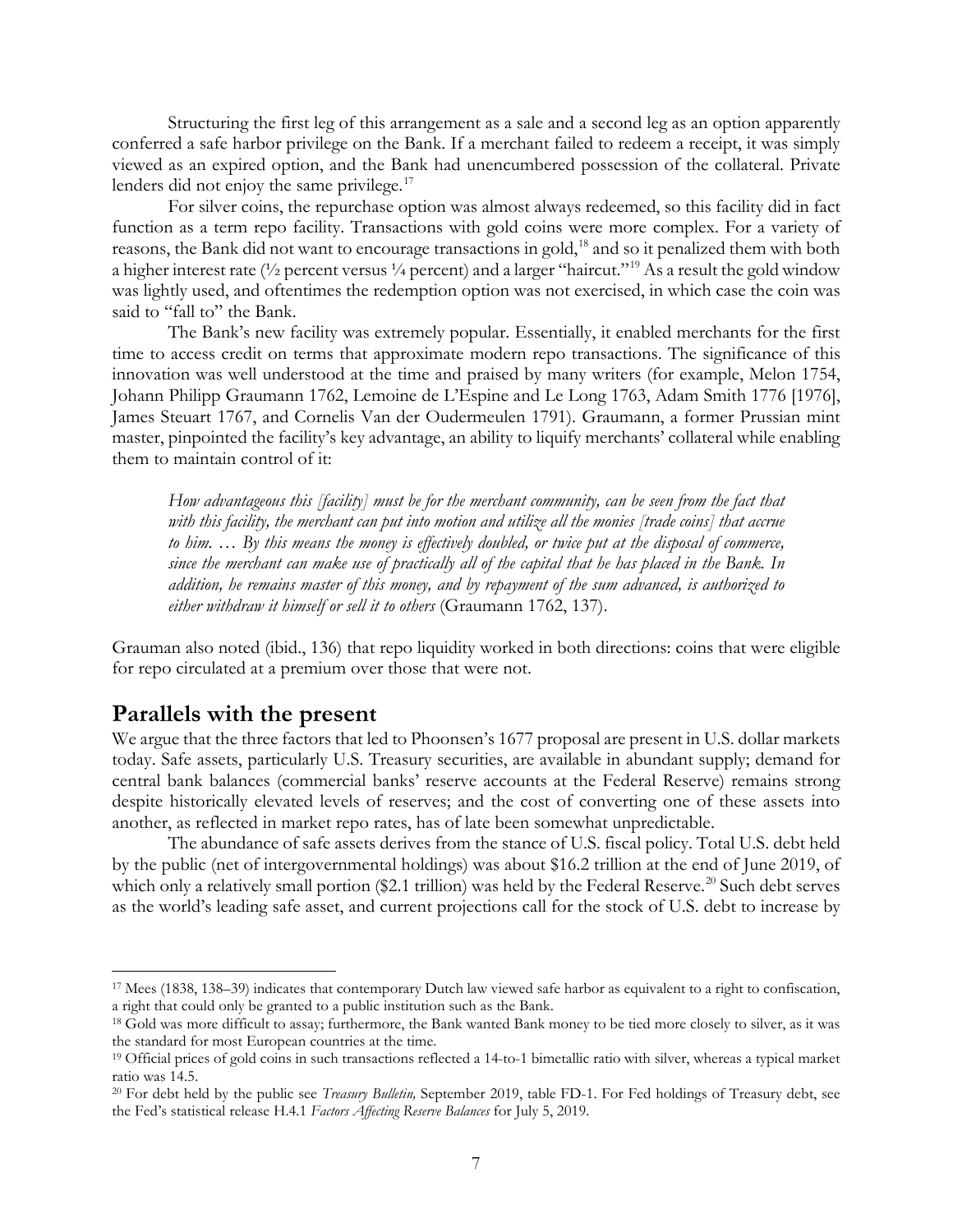about \$1 trillion a year over the next ten fiscal years.<sup>[21](#page-8-0)</sup> An integral part of the appeal of such debt is its liquidity value, in particular the fact that such liquidity can be easily tapped via dense repo markets.

Expansionary monetary policy conducted in the wake of the global financial crisis has meant that reserves are abundant by historical standards (currently about \$1.5 trillion versus about \$10 billion in mid-2008). There are reasons, however, to believe that such large reserve balances are sometimes inadequate to allow for the smooth functioning of U.S. dollar money markets. One underlying factor contributing to reserve demand is the liquidity-intensive nature of Fedwire, the Fed's system for largevalue interbank payments, including transactions in Treasuries. Paralleling seventeenth-century Amsterdam, such payments are full-on transfers of central bank balances from one party to another, with no netting involved. $22$ 

Demand for reserves has also been boosted by regulations adopted in the wake of the global financial crisis, which have induced banks to maintain large reserve balances in preference to other assets, due to reserves' ability to instantaneously discharge payment obligations.<sup>[23](#page-8-2)</sup> Simultaneously, payment of interest on reserves has lowered the opportunity cost of holding them.<sup>[24](#page-8-3)</sup> Some commentators have also argued that postcrisis capital regulation has reduced the ability of large banks (known G-SIBs, or Global Systemically Important Banks) to trade reserves.<sup>[25](#page-8-4)</sup> Finally, a recent Fed survey of Senior Financial Officers (Board of Governors of the Federal Reserve System 2019) suggests that another major factor behind the increased demand for reserves is simply precaution, manifested as banks' rigorous adherence to internal liquidity management guidelines.

This combination of abundant Treasuries (and hence a desire to tap their liquidity) and enhanced demand for reserves has created conditions where supply or demand shocks can lead to volatile prices in exchanges of these two assets. The most critical market for such trades is the overnight repo market, in which Treasuries are often used as collateral. Some context is necessary here: not all participants the repo markets have access to reserve accounts at the Fed, not all repo trades are overnight, and Treasuries are not the only form of repo collateral. [26](#page-8-5) Nonetheless, because central players in Treasury repo market (banks and government-sponsored enterprises or GSEs) engage in such transactions through accounts at the Fed, rates paid in this market reflect the price of temporarily swapping Treasuries for central bank balances.

 $\overline{a}$ 

<span id="page-8-0"></span><sup>21</sup> See Congressional Budget Office, *An Update to the Budget and Economic Outlook,* August 2019.

<span id="page-8-1"></span><sup>&</sup>lt;sup>22</sup> Modern terminology designates systems such as Fedwire as "real-time gross settlement" or RTGS systems. For a recent commentary on the impact of RTGS architecture on the demand for central bank balances, see Kaminska (2019). Repo market participants have created infrastructures to lessen the liquidity demands of trading. These include 1) tri-party repo, in which transfers of both collateral and funds occur on the books of a commercial bank, BNY Mellon, and 2) clearing of some bilateral (non-tri-party) repo transactions through a central counterparty, Fixed Income Clearing Corporation, or FICC. See Pozsar (2019) for insightful descriptions of different segments of the repo market.

<span id="page-8-2"></span> $^{23}$  Ihrig (2019) describes two regulations that have encouraged the holding of reserves: 1) the requirement that banks maintain a minimum ratio of liquid assets (the liquidity coverage ratio, or LCR) and 2) a requirement that large moneycenter banks maintain sufficient liquid assets in their plans for orderly resolution in adverse events (known as "living wills"). The LCR recognizes reserves and government securities as having equal liquidity, but in practice both banks and their regulators appear to prefer reserves.

<span id="page-8-3"></span><sup>24</sup> The Emergency Economic Stabilization Act of 2008 granted the Fed the authority to pay interest on reserves.

<span id="page-8-4"></span><sup>&</sup>lt;sup>25</sup> The regulation most often mentioned in this context is the G-SIB surcharge (see, for example, Covas and Nelson 2019). The G-SIB surcharge is a capital requirement applied to banks judged by regulators to be of systemic importance, as measured by a quantitative score. Some commentaries suggest that G-SIBs often refrain from trading activities that would push their score past a threshold that would increase their surcharge.

<span id="page-8-5"></span><sup>26</sup> The total size of U.S. dollar repo markets is about \$4 trillion (counting repo and reverse repo transactions) for the bilateral segment of the repo market, which is about 70 percent in Treasuries (Kolchin, Podziemska, and Toomey 2019). Total volume is about \$2.5 trillion in the tri-party and GCF (general collateral finance) segments of repo market, with about half in Treasuries (Federal Reserve Bank of New York 2019c).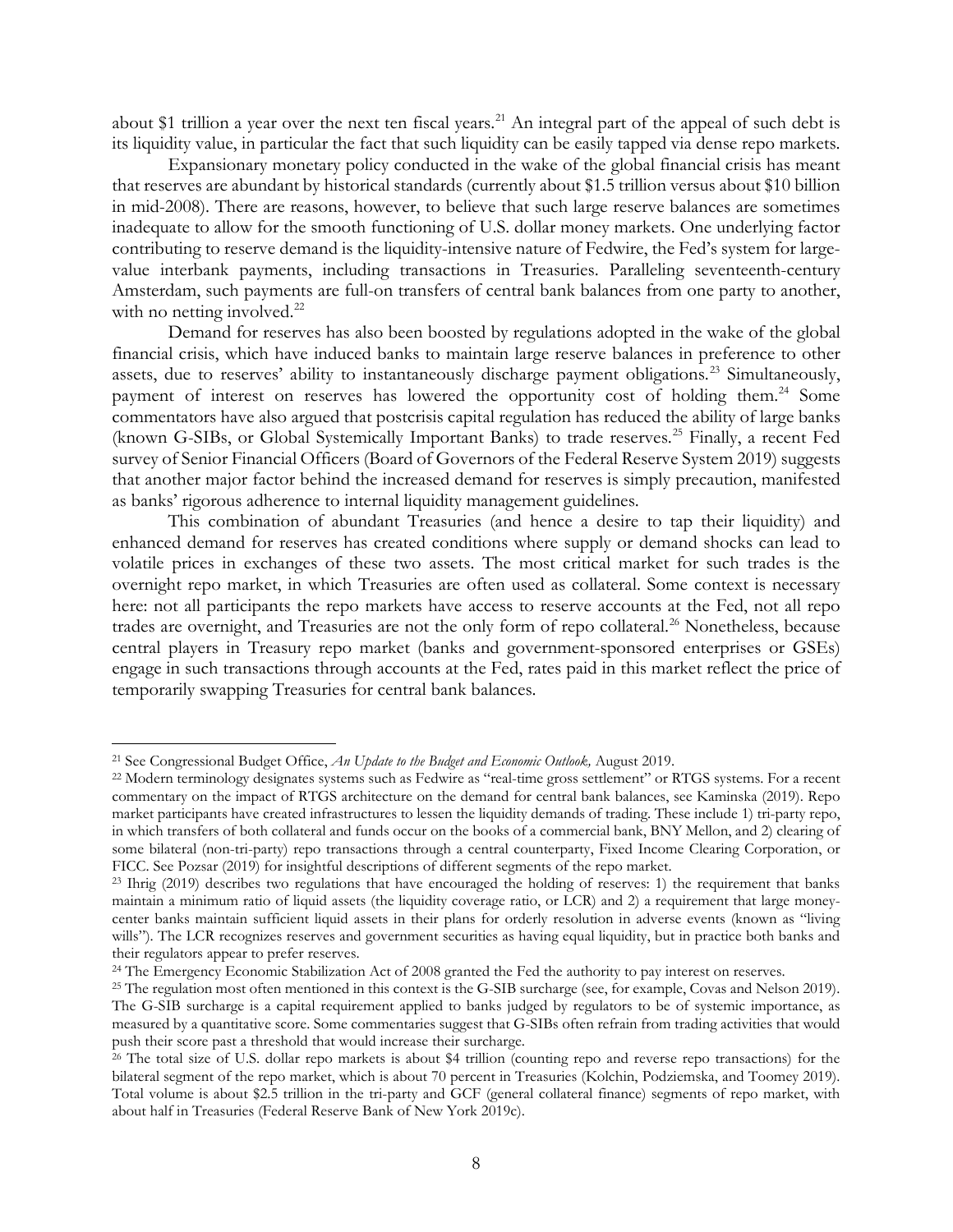Such trades are in principle risk-free and might appear interchangeable, but actual prices paid in these transactions are sometimes far from uniform. The Federal Reserve Bank of New York compiles several measures of overnight Treasury repo rates, the broadest of these being the Secured Overnight Financing Rate (or SOFR; see Federal Reserve Bank of New York 2019a). Beginning in April 2018, the New York Fed has also published a distribution of rates used to calculate SOFR as well as the SOFR itself, a volume-weighted median rate. Figure 2 shows a time series of SOFR and the interquartile range for overnight Treasury repo rates. Notable in the series are the observations for September 17, 2019, when SOFR came in at 5.25 percent, more than double the value for the previous business day. On the same day, the interquartile range for repo rates widened to 360 basis points (3.6 percent) from a more normal range of 15 basis points a day earlier.

**Figure 2 Overnight Treasury Repo Rates, April 2018–November 2019**



Source: Federal Reserve Bank of New York

 $\overline{a}$ 

Volatility in repo rates is a source of concern to the FOMC, because this volatility can spill over to interest rates in the fed funds market.<sup>[27](#page-9-0)</sup> The FOMC's policy decisions specify a target range for the average fed funds rate. Spillovers between the two markets can occur because the banks and GSEs that tend to be active in the fed funds market are also players in repo markets. Figure 3 shows the evolution of the effective fed funds rate (a weighted average) since the beginning of 2018

.

<span id="page-9-0"></span><sup>&</sup>lt;sup>27</sup> The fed funds market consists of overnight unsecured loans between banks and some GSEs.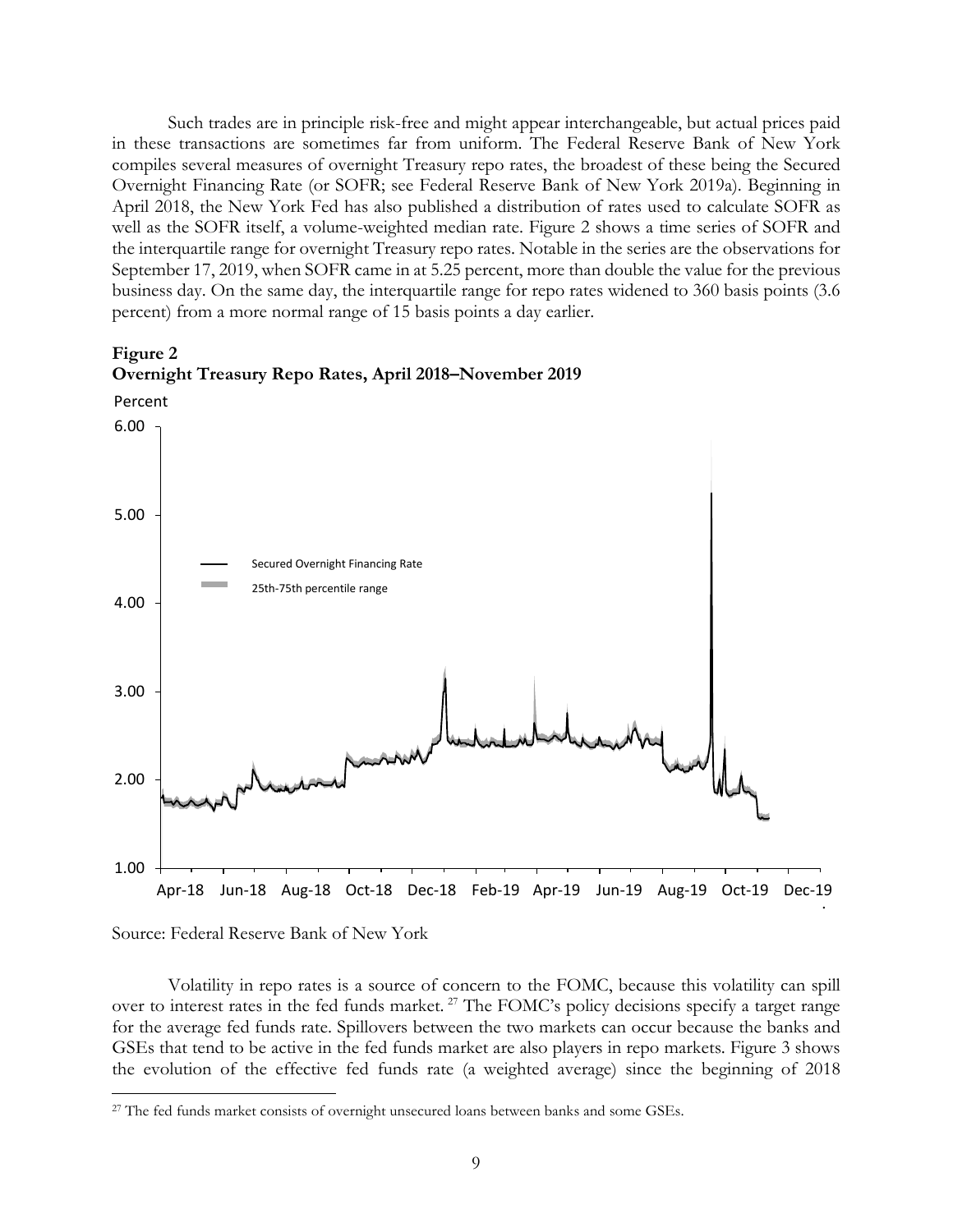compared with the target range for this rate specified by the FOMC. The effective rate has at times been close to the top of the Committee's target range and broke above it on September 17, when repo rates spiked.







Source: Federal Reserve Board

Explanations offered for the volatility in money market rates have been variations on a theme of "too many safe assets chasing too few reserves."[28](#page-10-0) A number of factors are thought to have contributed to downward pressure on the stock of reserves, as shown in Figure 4. Among these have been continued growth in currency and fluctuations in other Fed liabilities (these include the Treasury's account at the Fed and the FOMC's reverse repo facilities). A more prominent factor, however, has been the policy of gradual reduction in the FOMC's System Open Market Account (SOMA) portfolio holdings. This policy of "balance sheet normalization" began in October 2017 and continued until August 2019, and during this period the stock of reserves at the Fed shrank from \$2.2 trillion to \$1.5 trillion. Reserves contracted further through early September 2019, and by mid-month, these fell to \$1.4 trillion, largely the result of increased Treasury balances at the Fed.<sup>[29](#page-10-1)</sup>

<span id="page-10-0"></span> $\overline{a}$ <sup>28</sup> See, for example, Nelson (2019) or Tran (2019). Smith (2019) focuses on market segmentation as a contributing factor.

<span id="page-10-1"></span><sup>29</sup> Figures for reserves are from the Fed's weekly statistical release, H.4.1: *Factors Affecting Reserve Balances*.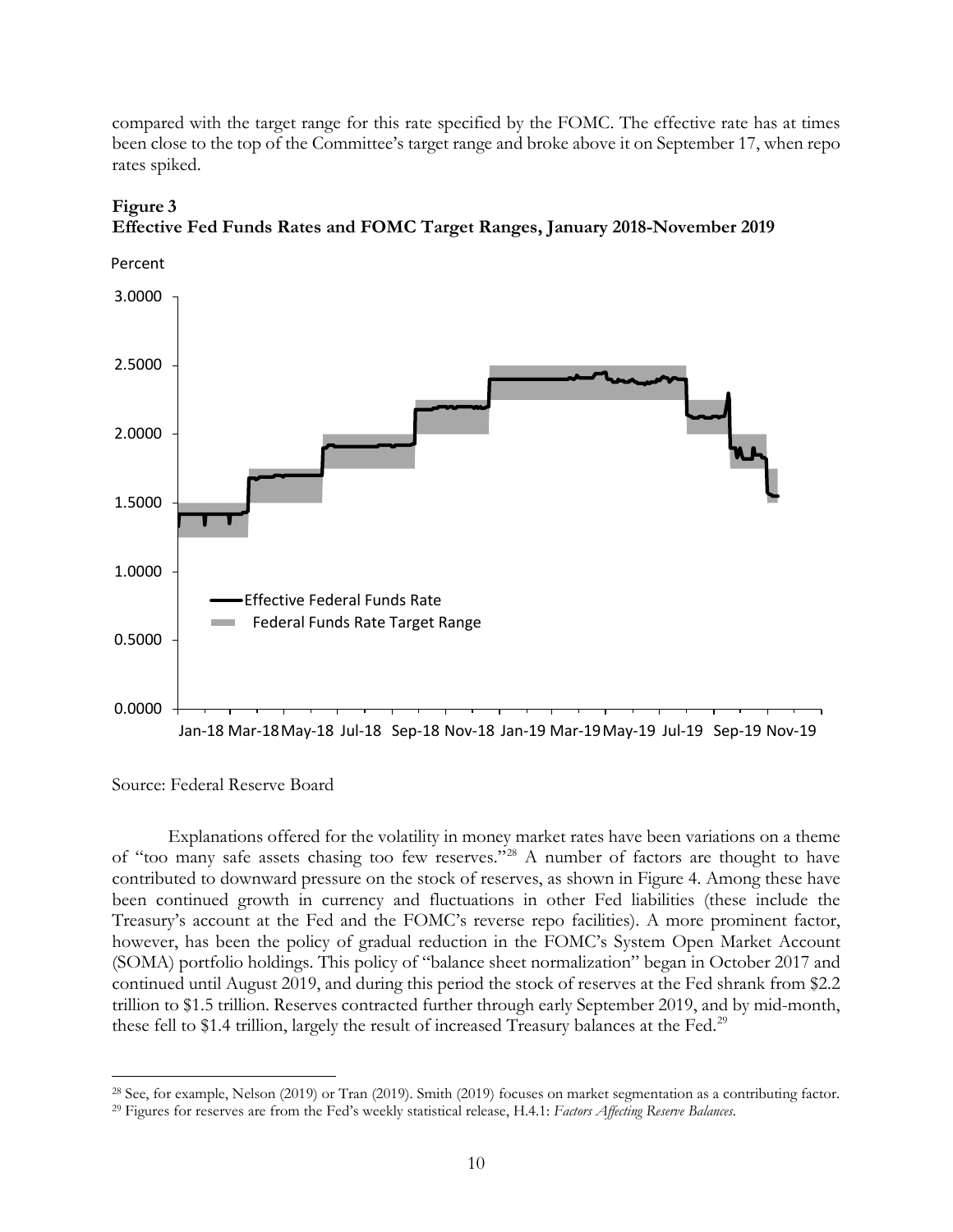**Figure 4 Federal Reserve Liabilities, January 2008–November 2019**



Source: Federal Reserve Board

Beginning on September 17, 2019, with the breach of the top of the fed funds target range, the New York Fed's Open Market Desk began daily repo operations to expand the supply of reserves. Over the course of the next month, the Desk also conducted term repo operations to bridge the September quarter end. On October 11, 2019, the FOMC announced a plan to continue overnight and term repos at least through January 2020 and to begin outright purchases of U.S. Treasury bills. As noted in this article's introduction, these actions are designed to reduce money market pressures by making more reserves available to banks. The effect of these actions has been to reverse the downward trend in reserves experienced during balance sheet normalization. Jerome Powell, chair of the Federal Reserve Board of Governors, has emphasized, however, that the FOMC views the recent increase in the Fed balance sheet as a technical factor rather than a shift in monetary policy (Federal Open Market Committee 2019c).

# **The Andolfatto-Ihrig proposal**

Andolfatto and Ihrig (2019a, b) propose a different mechanism to ensure availability of reserves to the money markets. The basic idea of their proposal runs parallel to Phoonsen's: to bolster the convertibility of safe assets to central bank balances, not through discretionary open market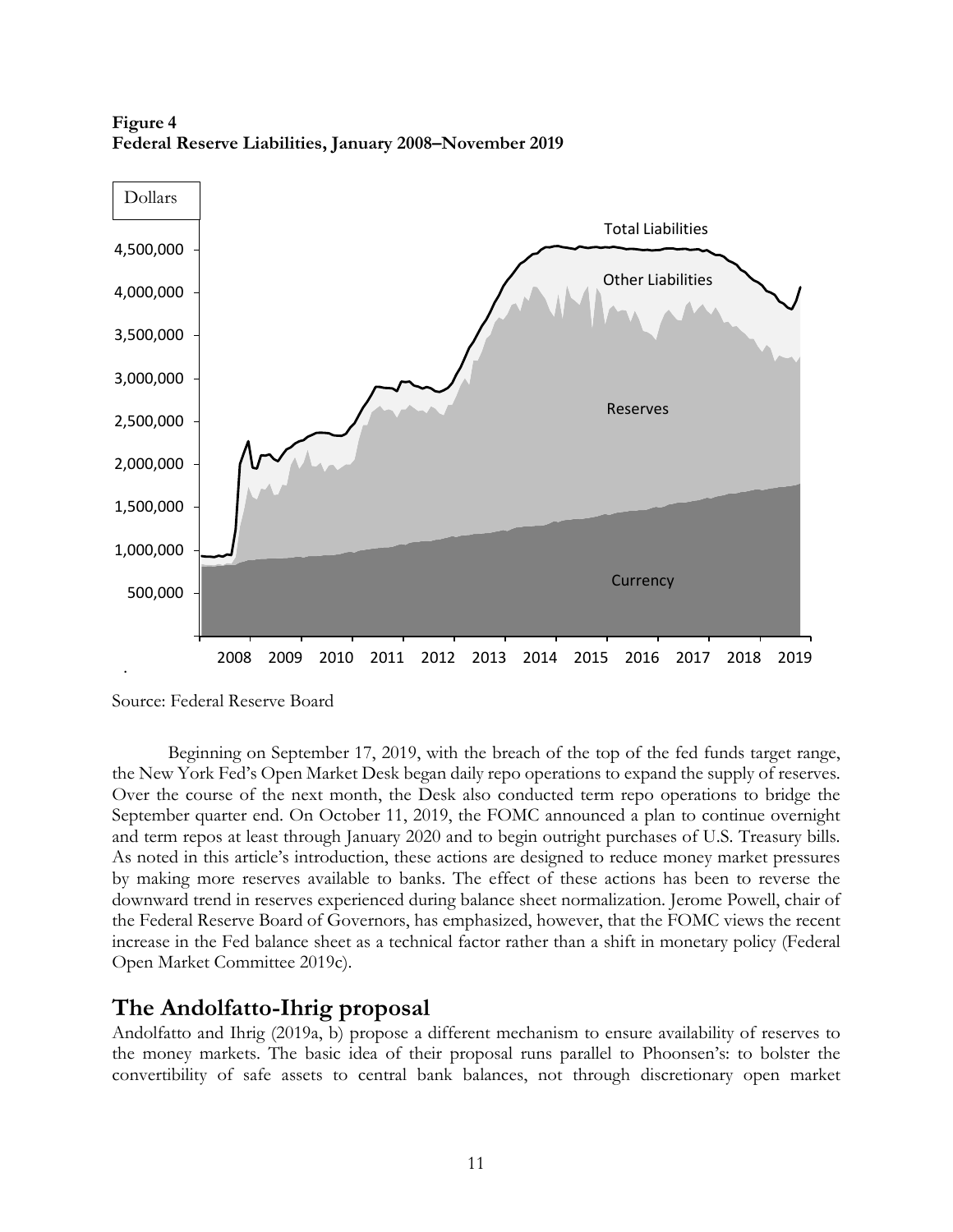operations, but by opening a standing repo facility for Treasuries. Certainty about convertibility of Treasuries, they argue, could actually lead to a reduction in the demand for reserves:

*The Fed could easily incentivize banks to reduce their demand for reserves by operating a standing overnight repurchase (repo) facility that would permit banks to convert Treasuries to reserves on demand at an administered rate.*

In a second parallel to Phoonsen's proposal, the Andolfatto-Ihrig proposal envisions that such credit would be made available at a low cost. A notable difference between the modern and historic proposals, however, is that a Fed facility would need to operate in the context of an active private repo market:

*This administered rate could be set a bit above market rates—perhaps several basis points above the top of the federal funds target range—so that the facility is not used every day, but only periodically when a bank needs liquidity or when market repo rates are elevated.*

In a third parallel, Andolfatto and Ihrig state that their proposed facility would be immune from stigma, due to the quality of assets involved:

*There are several other reasons why introducing a standing repo facility makes sense. First, as discussed here, it is a way for the Fed to lend cash to banks that are in good standing and have high-quality Treasury securities as collateral but may find themselves short of cash. Importantly, this facility would not suffer from stigma problems that make the discount window an ineffective tool in these circumstances.*

As was the case with Phoonsen's plan, Andolfatto and Ihrig envision fairly broad access to the facility. They recommend giving all banks access (Andolfatto and Ihrig 2019b).<sup>[30](#page-12-0)</sup>

# **The Amsterdam experience**

 $\overline{a}$ 

Andolfatto and Ihrig (2019b) suggest that implementation of a standing repo facility would reduce banks' precautionary demand for Fed balances by creating a consistently accessible and relatively inexpensive means of exchanging U.S. Treasuries for bank reserves. Through this channel, they estimate a standing repo facility could reduce banks' reserve demand by \$175 billion to \$300 billion (as much as 20 percent from current levels).

The Bank of Amsterdam's implementation of a standing repo facility had the opposite effect. Balances at the Bank of Amsterdam expanded from 6.5 million florins immediately before implementation of the facility (yearend 1682) to 10.2 million at yearend 1687, a 57 percent increase over five years (Van Dillen 1934, 119).<sup>[31](#page-12-1)</sup> Figure 5 indicates that this balance sheet increase was driven almost entirely by the inflow of trade coins into the Bank's new standing facility (Quinn and Roberds 2014, 6). The daily secondary market for Bank balances continued to operate and the market agio

<span id="page-12-0"></span><sup>&</sup>lt;sup>30</sup> Other possibilities would be to limit access to large banks, to include primary dealers in Treasury securities (with whom the Fed routinely transacts in open market operations), or to include a broad cross-section of participants in the repo markets. See Pozsar (2019) for a discussion of these design options. Amsterdam's historic facility was open to any merchant with an account at the Bank, but in practice it was most heavily used by banks and other firms specialized in financial transactions.

<span id="page-12-1"></span><sup>&</sup>lt;sup>31</sup> Figure 1 shows that the bank florin was a separate unit of account applied to Bank balances.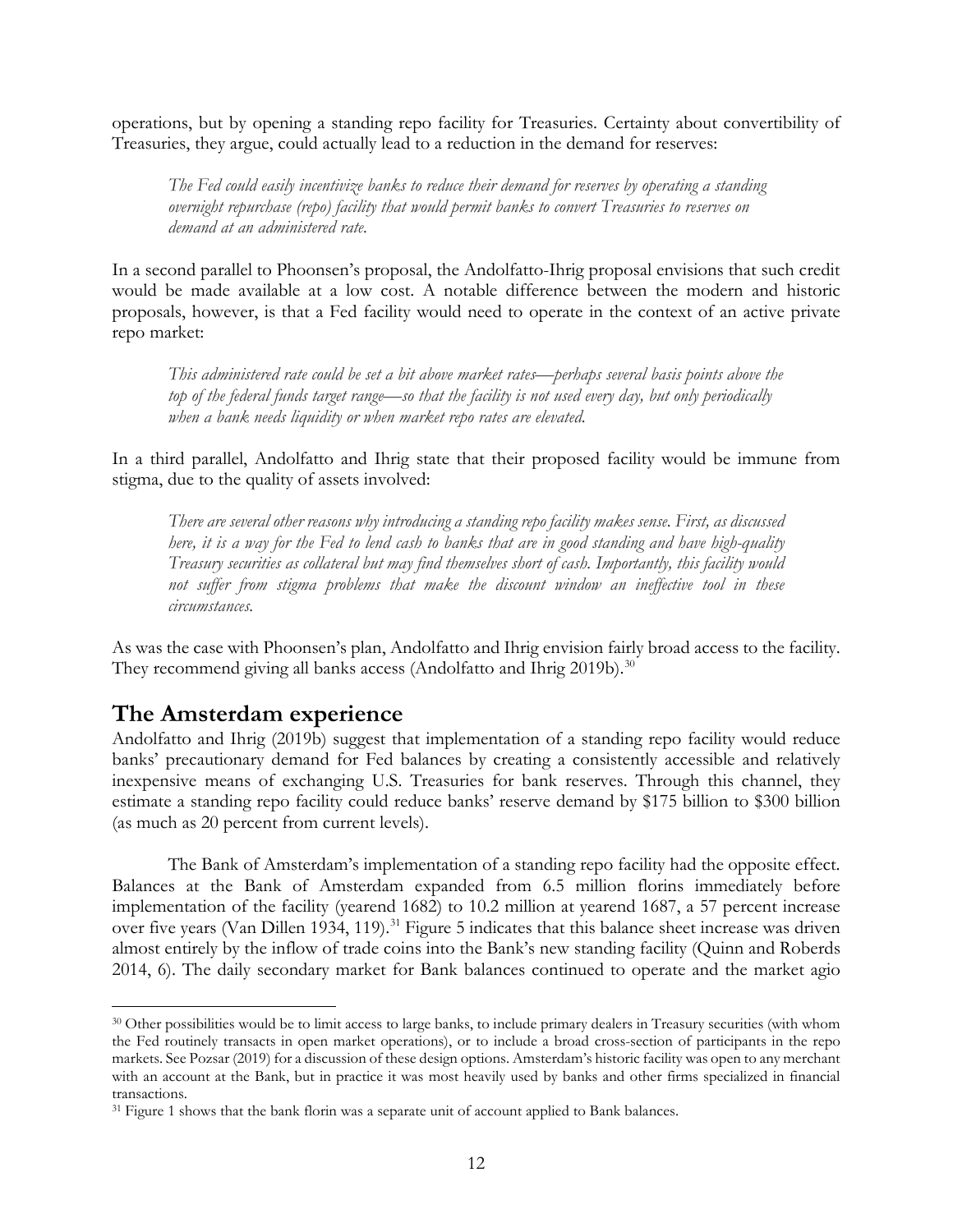stabilized in the range of 4 percent to 5 percent (unfortunately, few records survive of transactions in this market).



**Figure 5 Bank Balances and the Introduction of a Standing Facility, 1674–94**

 $\overline{a}$ 

Introduction of a standing repo facility was transformative for the Bank, expanding not only its quantitative footprint but also its qualitative nature. With so many receipts outstanding, merchants wishing to withdraw coin from the Bank now found it cheaper to buy a receipt and exercise the redemption option (that is, close out the repo) rather than execute a traditional withdrawal. Consequently, the largely unused right to withdrawal (without a receipt) was abolished sometime around 1685, and Bank balances became a de facto fiat money.

The availability of cheap secured funding also enhanced the Bank's international stature. European merchants often judged that trade coins were more liquid in repo-enabled, capital-controlfree Amsterdam than elsewhere (Van Dillen 1964a), and Amsterdam became the epicenter of Europe's credit networks. [32](#page-13-0) Merchants in foreign cities could borrow (unsecured) by drawing bills on Amsterdam merchants, who in turn could cheaply fund themselves via the Bank's repo facility.<sup>[33](#page-13-1)</sup> By the eighteenth century, Bank balances functioned as a Europe-wide vehicle currency: *le florin européen* 

Source: Quinn and Roberds (2014)

<span id="page-13-0"></span><sup>32</sup> On contemporary credit networks, see for example Van Dillen (1964a), Gillard (2004), Flandreau et al. (2009a), Carlos and Neal (2011), and Dehing (2012).

<span id="page-13-1"></span><sup>&</sup>lt;sup>33</sup> The mechanics of the bill transactions are somewhat involved. For examples, see Neal (1990). The underlying idea was to tap the highly liquid Amsterdam money market by swapping local money for Dutch funds.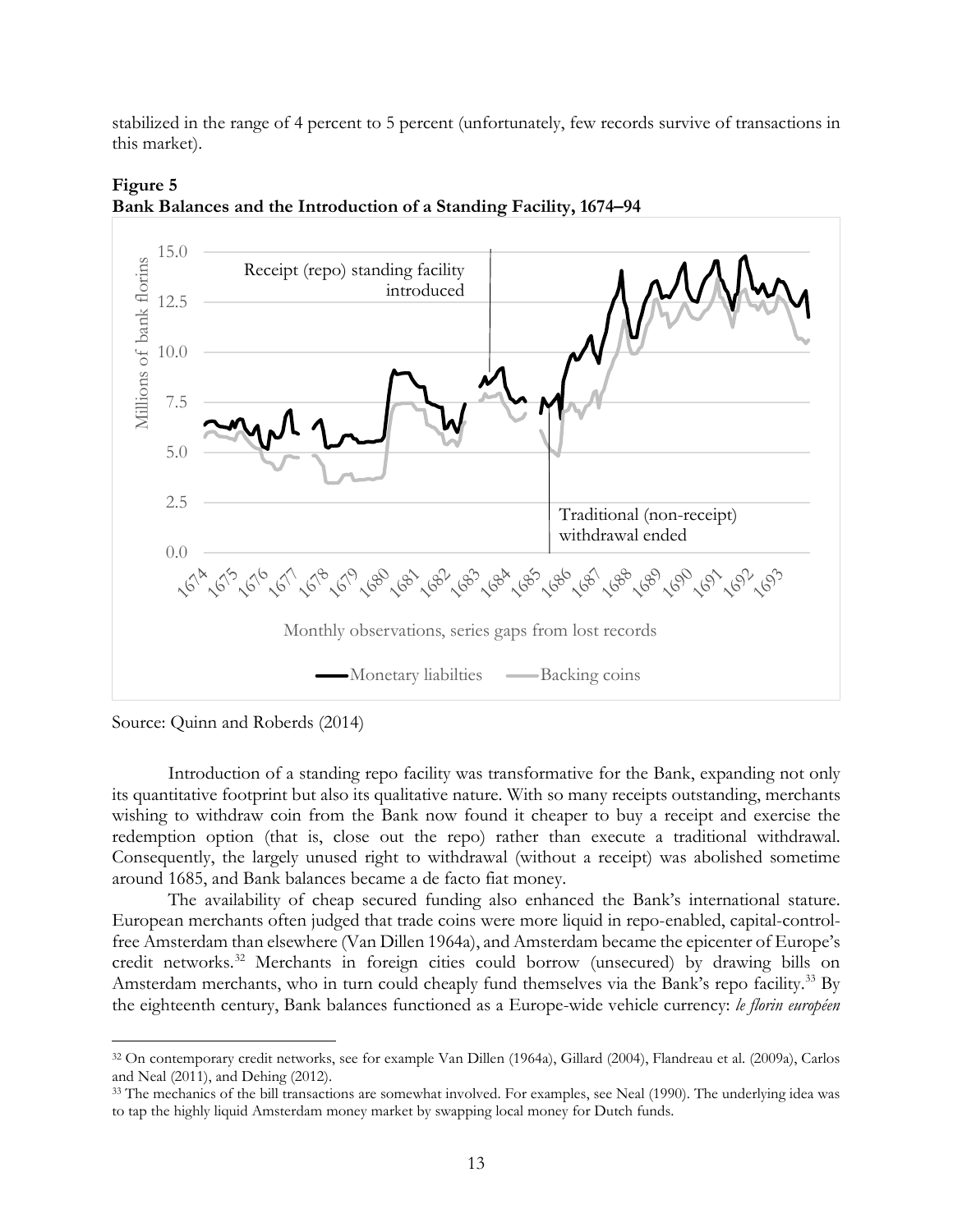or the Euro-florin in the terminology of Gillard (2004). The bank florin, the unit of account for Bank balances, thus came to play a role not unlike that of the U.S. dollar today (Eichengreen 2018).

How big in fact was the Bank's repo pool? Table 1 breaks down stocks and flows of metal through the Bank's facility for different time periods over 1736–91, when Bank records are most complete. To give a sense of scale, the table also reports total production from New World mines for the same periods. [34](#page-14-0)

| Period  | Silver   |                          |            | Gold     |                          |            |
|---------|----------|--------------------------|------------|----------|--------------------------|------------|
|         |          | Repo'd at   Repo inflow/ | New World  |          | Repo'd at   Repo inflow/ | New World  |
|         | the Bank | outflow                  | production | the Bank | outflow                  | production |
| 1736–55 | 66.1     | 51.9/55.6                | 370        | 0.3      | 0.7/0.7                  | 15.8       |
| 1756-65 | 147.3    | 112.9/103.7              | 424        | 1.1      | 1.7/1.6                  | 14.3       |
| 1766–80 | 110.7    | 53.3/56.8                | 491        | 0.8      | 0.9/0.9                  | 15.5       |
| 1781-91 | 34.3     | 52.1/56.9                | 597        | 0.4      | 0.5/0.5                  | 15.4       |

#### **Table 1 Usage of the Bank's Repo Facility, 1736–91**

Note: All figures are annual averages and expressed in metric tons.

Sources: Silver and gold production figures are from TePaske and Brown (2010, 56, 113). Repo figures are from Quinn and Roberds (2019).

During the first 20 years of the sample (1736–55), an average 66 metric tons of silver was held at the Bank under receipt, with 52 tons flowing in and 56 tons flowing out of the facility during a typical year. That pace of throughput has the Bank's facility channeling about 15 percent of New World silver production.Activity is much lighter for gold, reflecting gold coins' less favorable pricing at the facility. Levels and throughput pick up during the following decade (1756–65), a period that encompasses a global military conflict, the Seven Years War. The peak year was 1764, when 320 tons of silver were housed under receipt at the Bank, equal to about two thirds of New World silver production for that year (TePaske and Brown 2010, 113). In contrast, the final decade of the sample (1781–91) sees usage fall off as a result of the consequences of the Fourth Anglo-Dutch War (1780– 84), described in detail below.

On the whole, these figures confirm that the Bank of Amsterdam's standing repo facility attracted significant amounts of gold and silver trade coins, the predominant safe assets of this era.

## **From repo facility to policy framework**

 $\overline{a}$ 

To modern observers, the interest rates charged by the Bank for redeeming receipts are recognizable as monetary policy rates. Interestingly, a policy that the Bank did not consider was to systematically vary the interest rates for receipts in response to changes in market conditions. The archives of the Bank only record only two such changes (an increase for one minor type of silver coin in 1765, and in 1776 a reduction for gold coins to  $\frac{1}{4}$  percent). The practice of purposely shifting policy rates, now

<span id="page-14-0"></span><sup>&</sup>lt;sup>34</sup> Mines in the New World contributed about 85 (70) percent of world silver (gold) production during the early modern era (1500–1800), and these mines were the source of virtually all coins that found their way to the Bank. The turnover figures in the table understate the total churn in Amsterdam's repo market, since much of the trading was done via handto-hand exchanges of receipts, outside the Bank.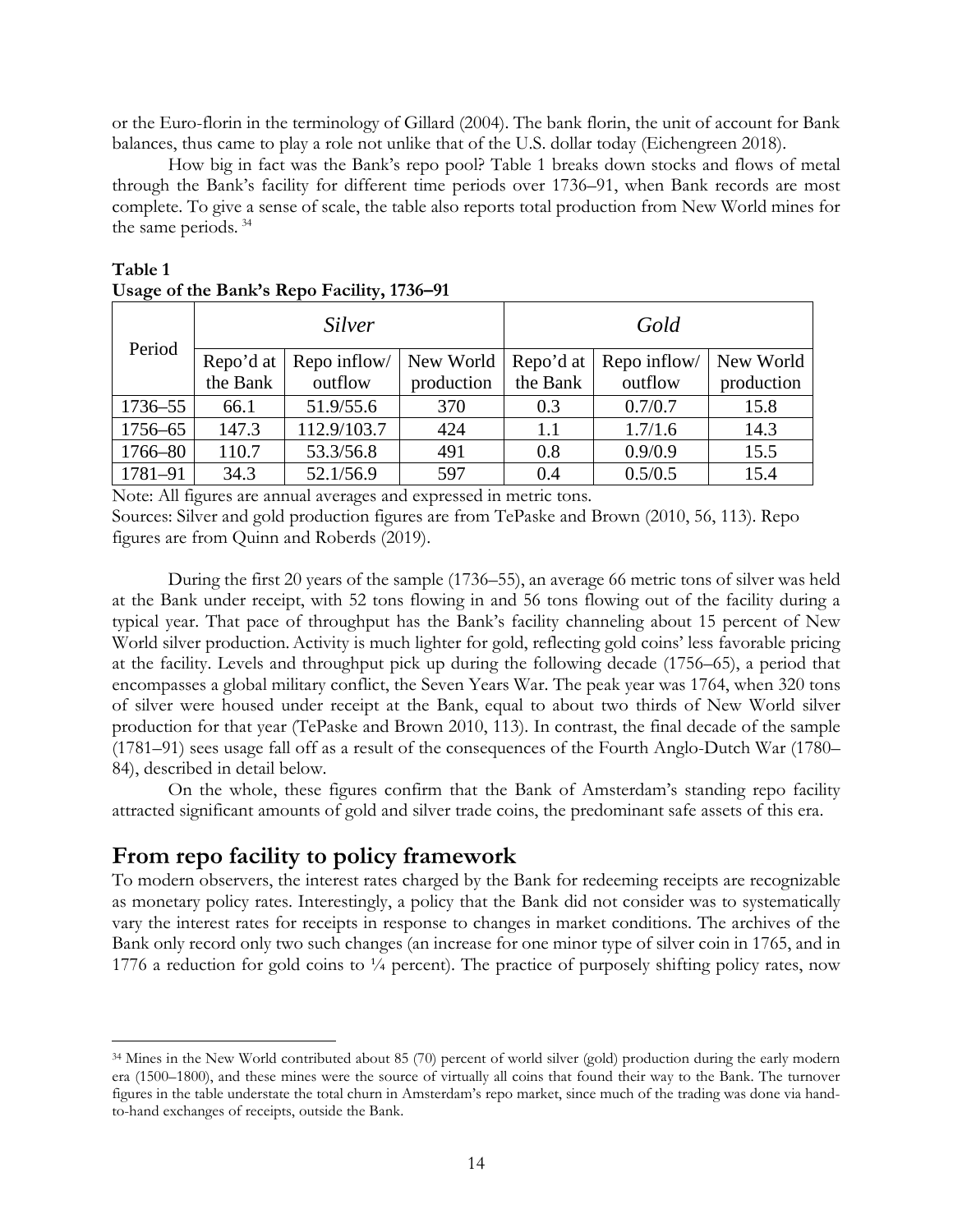considered to be the essential channel of monetary policy, would have to await its development by the Bank of England in the nineteenth century (Ugolini 2017).<sup>[35](#page-15-0)</sup>

Instead of shifting policy rates, the Bank engaged in active (outright) policy operations. These operations were not applied to consciously manage macroeconomic outcomes, as occurs with modern central banks, but instead were apparently applied (apparently, since the Bank did not record rationales for most of its actions) with the goal of managing liquidity available to Amsterdam's financial markets. [36](#page-15-1)

A closer analysis of the Bank's balance sheet offers some insights into the Bank's policy framework. Trade coins held under receipt were not the only asset held by the Bank. Other types of assets included loans and stocks of coin owned outright (unencumbered by options to withdraw). Unencumbered coins were either those whose receipts had expired or those that the Bank acquired through outright open market purchases. The Bank granted loans to only a few privileged counterparties, including the Dutch East India Company and the Bank's owner, the City of Amsterdam.

We can visualize the Bank's policy framework by dividing up Bank balances, based on the composition of the Bank's backing assets. More specifically, we can think of the total stock of Bank balances *M* as being backed by three assets:

- Coins obtained through repos *E* (where *E* stands for "encumbered by receipts")
- Unencumbered coins *U*
- Loans *L*

 $\overline{a}$ 

As an identity,<sup>[37](#page-15-2)</sup>  $M = E + U + L$ 

Figure 6 shows this breakdown.

<span id="page-15-0"></span><sup>35</sup> Ugolini (2013) shows that the late nineteenth-century Bank of England made extensive use of policy tools other than interest rate changes, including outright operations in metallic assets and reverse repos in government securities.

<span id="page-15-1"></span><sup>36</sup> In the one surviving directive from the City, the Bank is instructed to engage in open market operations to keep the agio between 4 percent and 5 percent but to forgo such operations when "circumstances are not advantageous" (Van Dillen 1925, 433–34). Quinn and Roberds (2019) present formal evidence that, in practice, quantitative management of the Bank's money stock often took precedence over agio stabilization.

<span id="page-15-2"></span><sup>&</sup>lt;sup>37</sup> Technically, one of these components must be adjusted for the equity position of the Bank, which was usually quite small. Applying this adjustment, L is equal to loans less equity.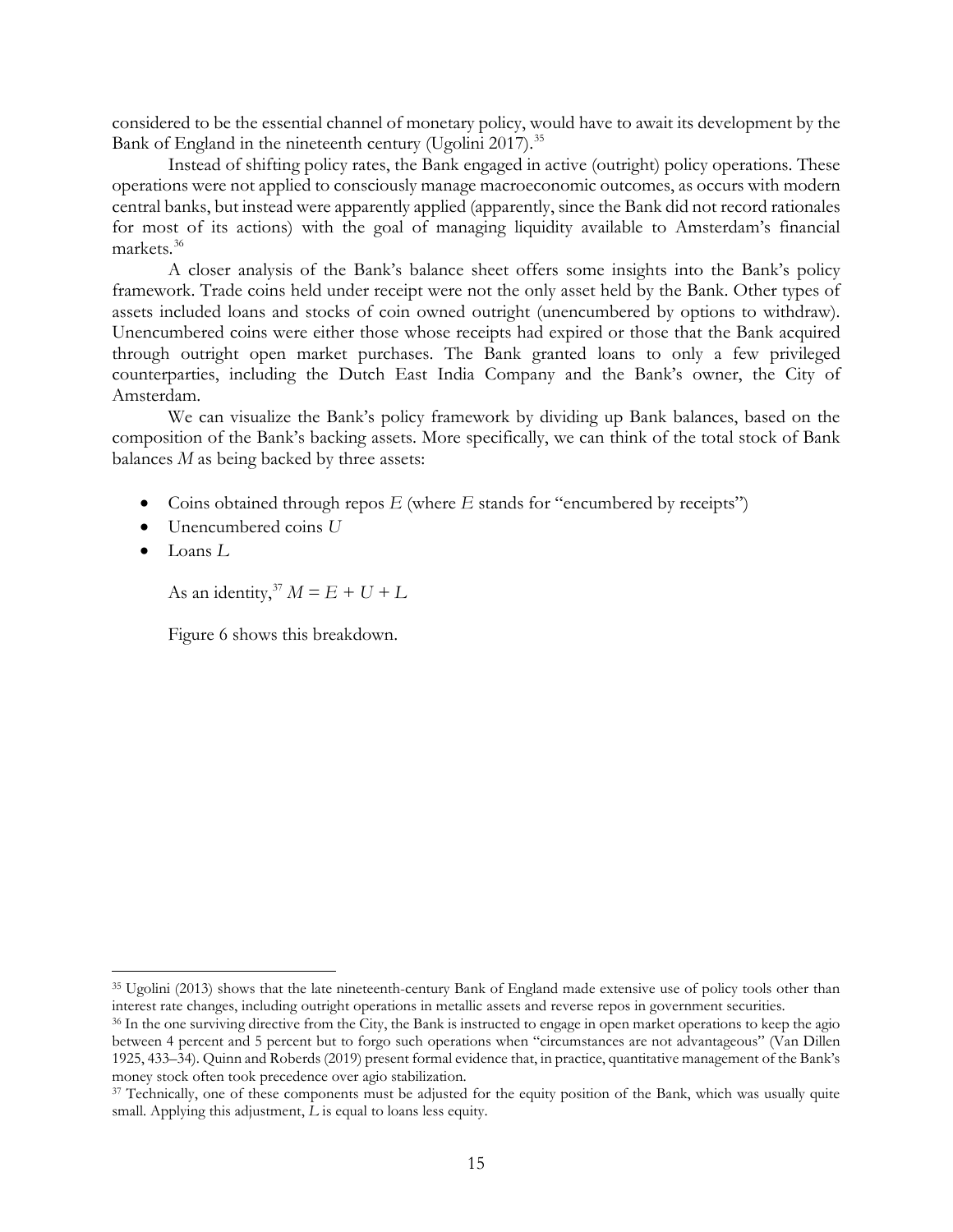

**Figure 6 Monetary Liabilities by Backing Asset, 1736–91**

Source: Quinn and Roberds (2019)

The figure suggests that for most of this sample, the Bank reacted to fluctuations in balances arising from the repo facility. Changes in balances backed by repo *E* tended to be offset by corresponding changes in other components: *E* varied from a high of 29 million florins (1764) to a low of 516,000 florins (1783). By contrast, the total stock of Bank balances *M* tended to fluctuate around an apparent target level of 18 million to 20 million bank florins, except for a period around the end of the Seven Years War (1763 and 1764 in figure 6).

This pattern is more evident in figure 7.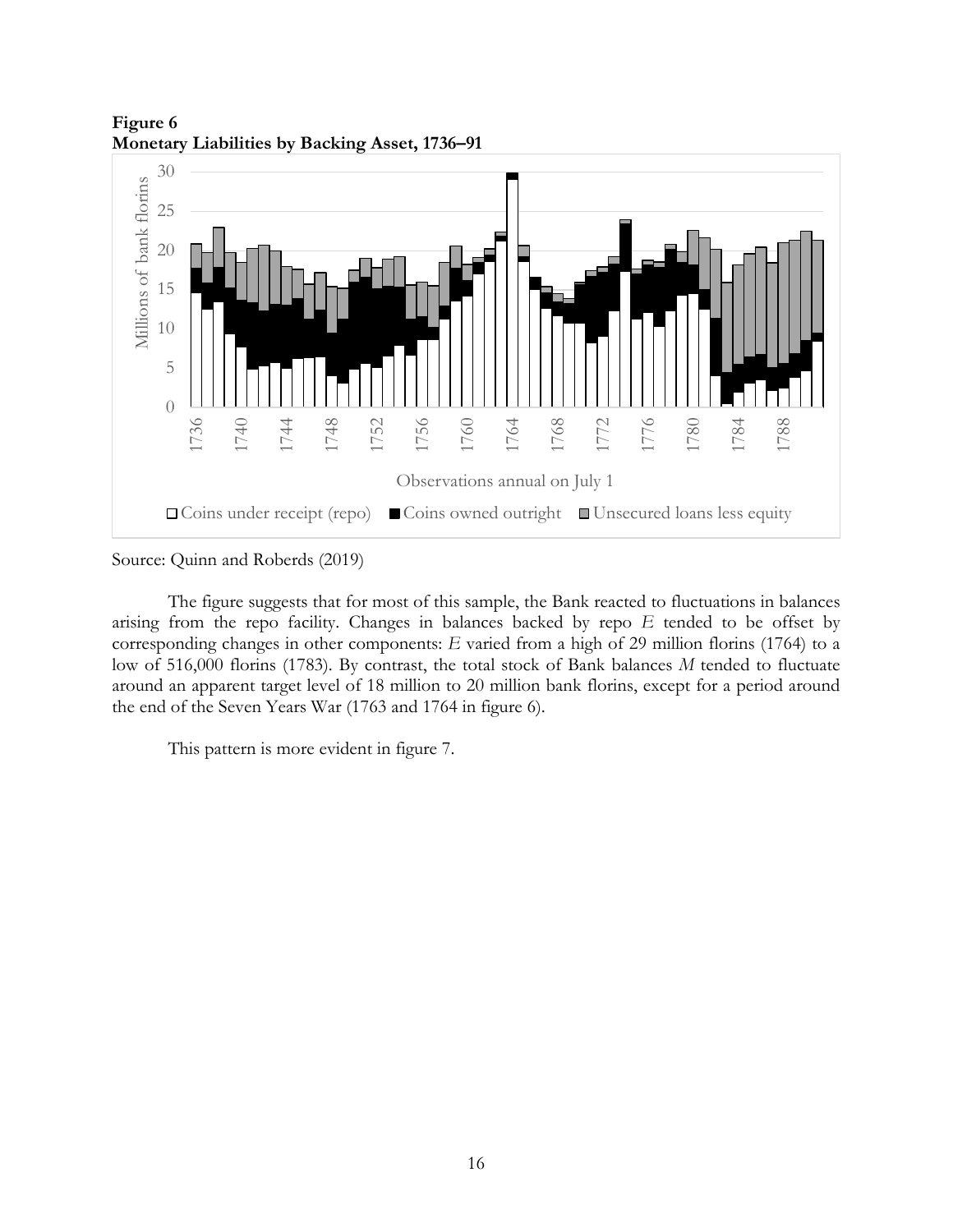**Figure 7 Monetary Liabilities in Two Parts, 1736–91**





This figure plots balances backed by repos *E* against the sum of the other two components *U+L.* The figure shows a strong negative relationship, and a regression line fit through these data has a slope of –.98: perfect offset would imply a slope of –1.0. The chart suggests that a major focus of the Bank's policy was the offset ("sterilization" in modern central banking jargon) of changes in Bank balances arising from its standing repo facility. Such sterilization controlled the total amount of Bank balances available to the Amsterdam financial markets and, most critically, the market for bills of exchange.

How was such sterilization accomplished? Throughout this sample, the Bank engaged in outright transactions in coins that were either ineligible or unattractive for repo. The most common asset in such transactions were small-denomination (one-guilder) Dutch coins, which were typically only used in local transactions and were ineligible for repo. On numerous occasions the Bank also liquidated gold trade coins that had fallen to the Bank from expired receipts.

The Bank's policy framework was constrained by its relationship with its owner, the City of Amsterdam. The City allowed the Dutch East India Company to borrow large sums from the Bank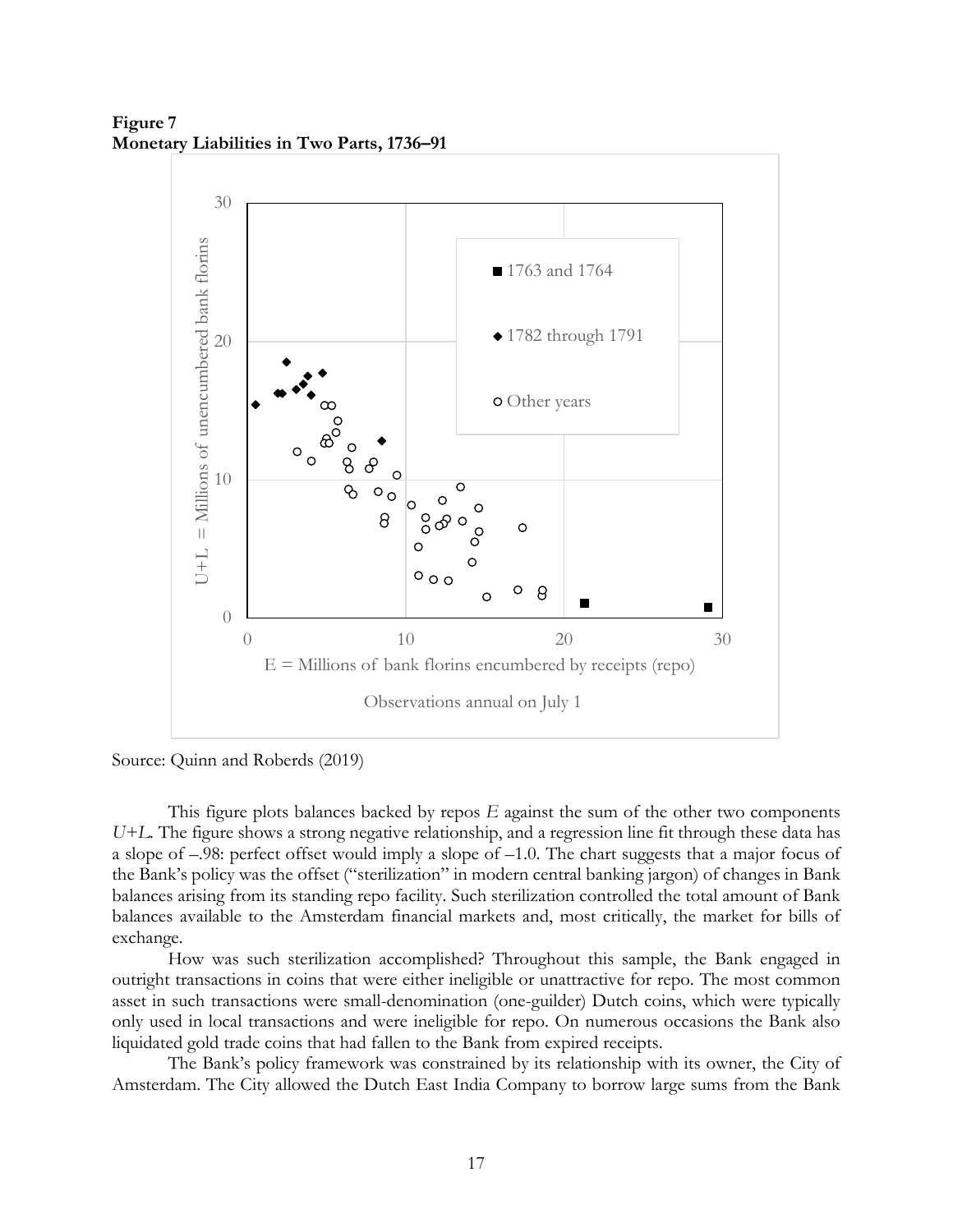in the form of advances, which were nominally secured against cargoes returning from Asia. The Bank had little control over the timing and magnitude of such loans.

## **What could go wrong, eventually did**

As the foundation of Amsterdam's financial markets, the Bank's standing repo facility worked well for long periods. Predictable access to liquidity reinforced Amsterdam's status as a financial center. Merchants throughout Europe could tap this liquidity by drawing bills payable through the Bank (as a way of borrowing funds), and they often expected their counterparties to do the same. There were, however, two periods when the Bank's repo-oriented policy framework proved fatefully inadequate: the end of the Seven Years War (late 1762 through early 1765) and the period of the Fourth Anglo-Dutch War (1780–84) and its aftermath. These stress periods are clustered near the axes in figure 7. Each of these incidents has useful modern parallels.

#### **The first incident: 1762–65**

 $\overline{a}$ 

Throughout the Seven Years War (1756–63), demand at the repo facility was extraordinary (stocks and flows of collateral doubled from previous decades, as table 1 shows). Following its traditional policy framework, the Bank attempted to sterilize the ensuing buildup in Bank balances by selling stocks of gold coin whose receipts had expired. The Bank sold off all its unencumbered gold coins by July 1762, but trade coins continued to pour into the Bank's repo facility. Bank balances increased and these supported elevated levels of trading in bills of exchange.<sup>[38](#page-18-0)</sup>

In early August 1763, a major Amsterdam merchant banker failed along with his Berlin counterparty, leading to multiple rounds of failures in many locations throughout northern Europe (De Jong Keesing 19[39](#page-18-1), Rachel and Wallich 1967, Schnabel and Shin 2004).<sup>39</sup> In Amsterdam, this shock caused a violent contraction in the bill market, which in turn led to a scramble for liquidity along two dimensions. First, merchant banks and other financially active merchants needed Bank balances to cover bills of exchange they had already agreed to pay. Since unsecured funding had dried up for many participants, the surest way to obtain Bank balances was to sell trade coins to the Bank via the repo facility. Second, these merchants also needed coin to settle obligations outside the Bank.

The parties most exposed to this double-edged scramble were the cashiers, the brokers in the daily market for Bank money. The liquidity of the cashiers became suspect and runs occurred as customers withdrew balances held with cashiers.<sup>[40](#page-18-2)</sup> A week into the panic, the market for Bank funds became completely dysfunctional, and the bank florin "broke the buck"—the market agio went negative—as cashiers attempted to shed Bank balances in favor of coin needed to meet customers' demands (De Jong Keesing 1939, 165). Loss of value of the bank florin, the numeraire in Amsterdam's financial markets, risked the credibility of the Bank itself.

The Bank was able to avert disaster by means of a well-conceived policy response. This was to broaden the class of assets eligible for repo to include "junk collateral" in the form of silver bullion.

<span id="page-18-0"></span><sup>38</sup> The annual number of payments through the Bank, used to trade and settle bills, increases from about 110,000 in 1750 to nearly 160,000 by the end of the Seven Years War (Dehing 2012, 82).

<span id="page-18-1"></span><sup>39</sup> The failed Amsterdam and Berlin merchants (Leendert Pieter de Neufville and Johann Ernst Gotzkowsky) had partnered in a massive, highly speculative deal to buy the Russian army's unused horse fodder left in Prussia at the end of the Seven Years War. When financing for the deal fell through, Neufville and Gotzkowsky defaulted on hundreds of creditors across Europe, notably including the Russian Empress Catherine the Great. Settlement of Catherine's claim involved transfer of an extensive art collection that is now owned by the Hermitage museum (Ris 2016).

<span id="page-18-2"></span><sup>40</sup> Although the cashiers' original function was brokering money transactions, in this era of light regulation they also engaged in investment activities, or in Phoonsen's words, "played with the money of their masters."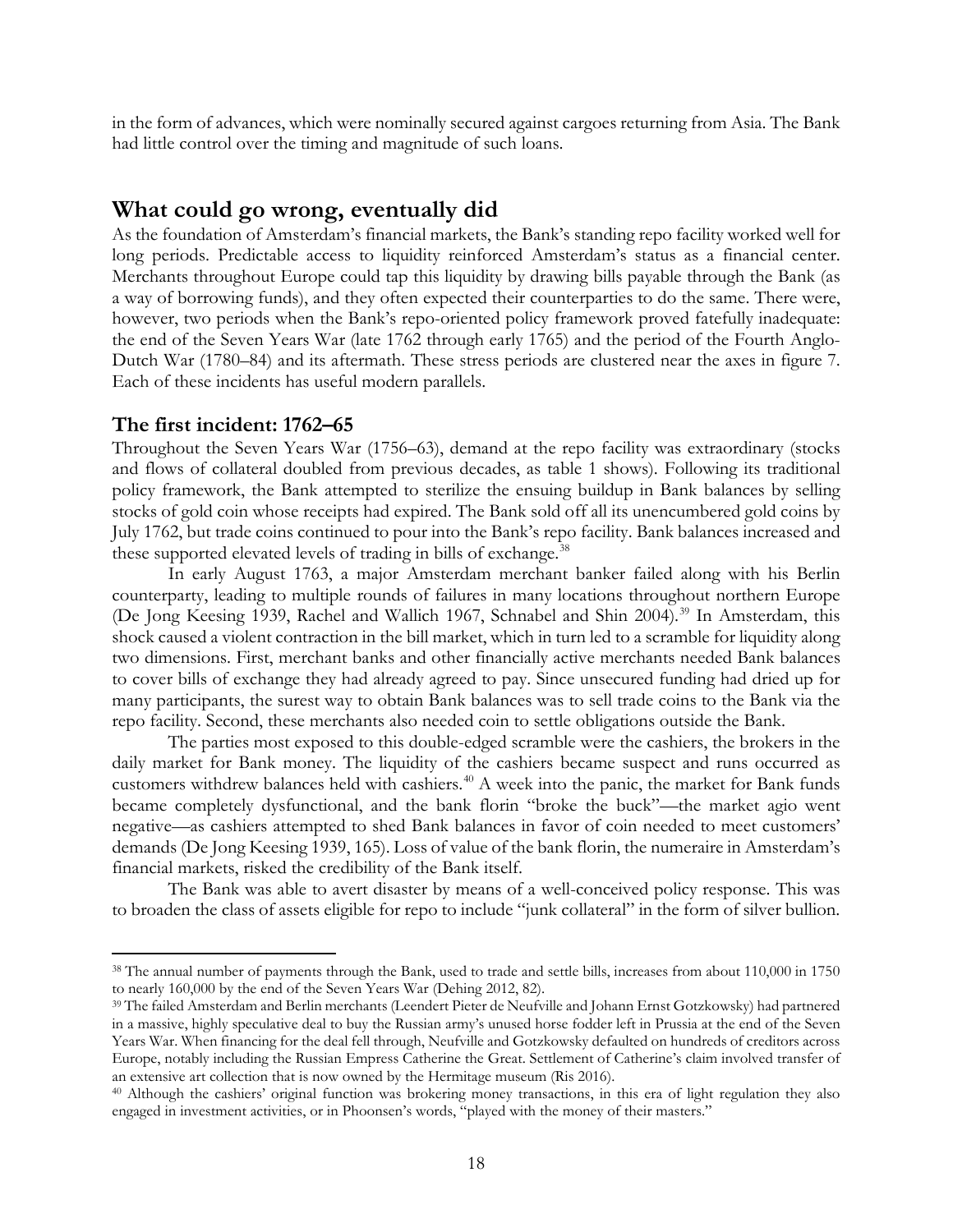Silver bullion was abundant in Amsterdam at war's end, thanks to Prussia's May 1763 decision to demonetize its debased war coinage. Much of the Prussian coin was melted down and shipped to Amsterdam for refining, so much that immediate processing was far beyond the capacity of Dutch mints and private smelters.<sup>[41](#page-19-0)</sup> Until it could be refined, however, the heavily alloyed Prussian silver could not function as money. Since this junk collateral could ultimately be converted to trade coin at a reasonably predictable cost, however, it carried little long-term risk to the Bank.

Under the Bank's emergency policy, merchants could use silver bullion to access central bank funds without tying up safe assets (trade coins), which they could now employ elsewhere. Repos in raw silver carried a penalty interest rate (½ percent for six months versus ¼ percent for silver trade coin) and a haircut of 7 percent relative to market price. This new liquidity channel, though lightly used under this pricing structure, shored up the liquidity of key market participants and broke the psychology of the panic. Overall demand at the repo facility surged and then receded, and roughly normal conditions were restored by late 1765 (Quinn and Roberds 2015).

The incident points out one of the inherent dangers of a central bank standing repo facility: in troubled times, market participants prefer to deal with it rather than with less protected institutions. Andolfatto and Ihrig emphasize that the Fed's services should be priced so that only the occasional customer will find it preferable to use those services. But in times of crisis, most customers will suddenly prefer the Fed over private dealers in repo at the going price differential.

On the one hand, this is good news: customers have a safety net in the case of the failure of the private repo market. On the other hand, just like the Bank of Amsterdam, the Fed has an interest in maintaining the stability of its erstwhile competitors. Note that the problem could arise from either a sudden increase in demand for the safe asset or a sudden increase in demand for central bank reserves. Or, as happened in 1763, there could be a simultaneous scramble for both assets. Such situations may require a carefully designed response in order to satisfy market demands for liquidity without signaling a permanent shift in the stance of policy.<sup>[42](#page-19-1)</sup>

#### **The second incident: 1780–84**

 $\overline{a}$ 

A more serious crisis began in 1780, with the outbreak of the Fourth Anglo-Dutch War. During the war, the English navy seized many ships of the Dutch East India Company returning from Asia, throwing the Company into de facto bankruptcy. The Bank was pressured to roll over unpaid credits it had extended to the Company, and in 1783 these were forcibly exchanged for shaky long-term Company bonds. The Bank's repo facility became abandoned over 1781–83, as receipts were redeemed and little new collateral came in. The receipts issued by the Bank had been designed as call options on trade coins, but the market now saw these as convenient put options on Bank balances, options that were exercised en masse.[43](#page-19-2) A standing repo facility designed for good times now became a potent enabler of a currency run.

The Bank's policy framework once again proved inadequate for these developments. As repos were unwound from 1781 to 1783, the Bank followed its playbook by sterilizing this drain through outright open market purchases. The Bank's ongoing support of the Company, however, soon led

<span id="page-19-0"></span><sup>41</sup> Dutch provincial mints ran at peak capacity over 1763 and 1764 in an attempt to process available bullion into usable coin (Polak 1998). Private-sector refining of melted-down Prussian war coin continued until 1769 (Zappey 1982, Müntz, 1769-1770).

<span id="page-19-1"></span><sup>&</sup>lt;sup>42</sup> For the Bank, such a shift would have been acceptance of a permanent reduction in the market agio. For a modern central bank, this could be manifested as a change in its weighting of growth versus inflation targets, or a shift in these targets.

<span id="page-19-2"></span><sup>43</sup> Note that the unwinding of merchants' repos with the Bank, in which Bank balances were returned in favor of collateral, was in the opposite direction of the famous repo run experienced by Lehman Brothers in 2008, in which collateral was returned for cash (Copeland, Martin, and Walker 2011).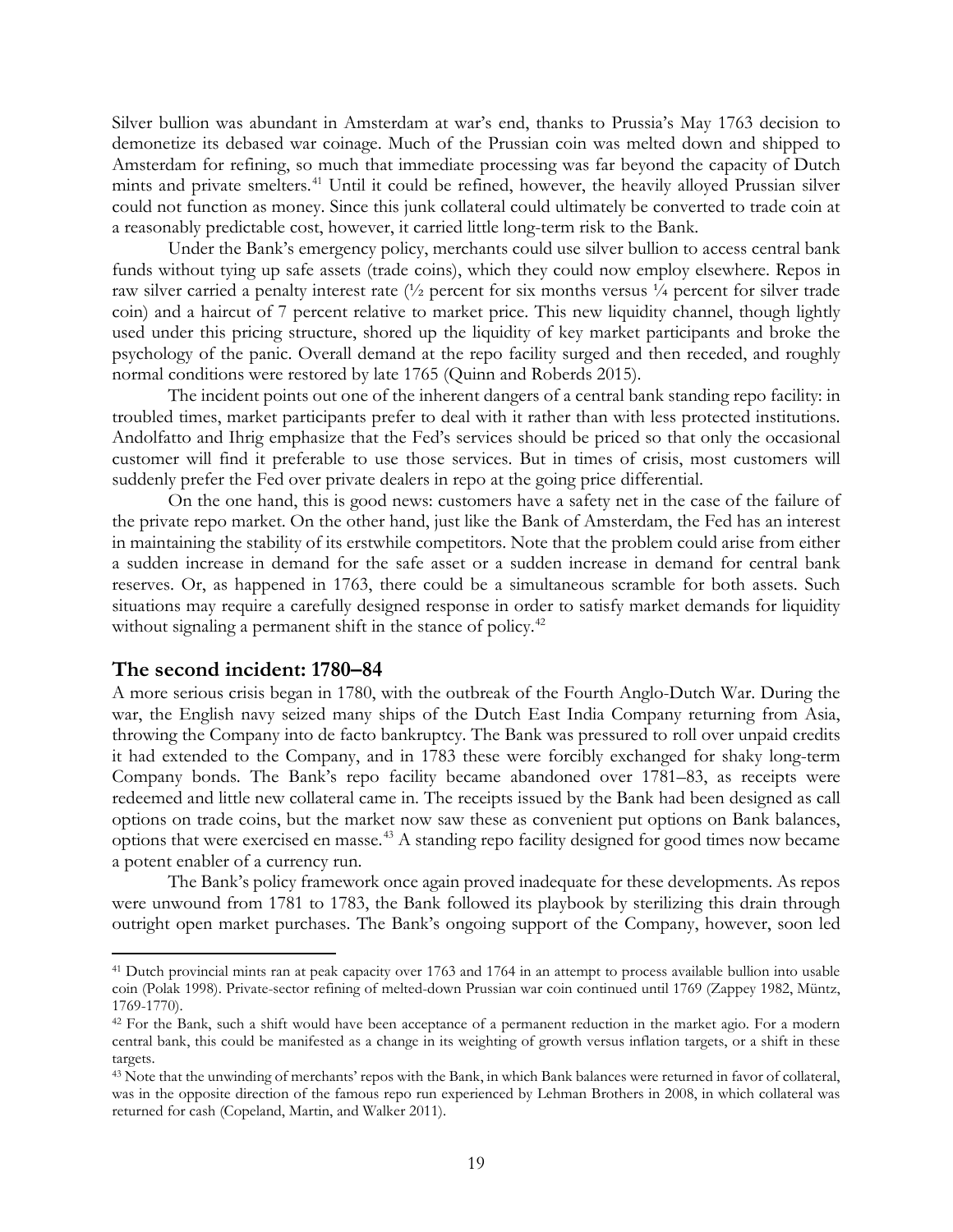markets to question the value of Bank balances. The market agio drifted downward from its normal 4–5 percent range, hitting 3 percent in 1785 and going negative by late 1790, as the Bank slid into a state of "policy insolvency." <sup>[44](#page-20-0)</sup> Some defensive tightening operations were attempted in the form of outright open market sales, but the Bank lacked adequate unencumbered coin to make these operations effective. A partial recapitalization in 1791 could not restore the Bank its earlier prominence. Europe's hot money had long since migrated to places such as Hamburg and London, never to return (Van Dillen 1964c).

# **Lessons learned**

What lessons does this historical experience offer for the design and implementation of a modern central bank standing repo facility? Again, there is good news and bad news.

# **Lesson 1: It can work**

 $\overline{a}$ 

The good news is that since such facilities have been around since 1683, they should not be seen as experimental. If the facility is priced attractively enough to overcome stigma, one should expect that it will be quite popular with those parties who enjoy access. By making repo finance more reliable, the facility should expand the demand for repo, though in the modern world this expansion would likely be shared between private markets and the facility itself. For a global currency such as the U.S. dollar, much of this increase in demand would stem from an expansion of dollar credit abroad.

# **Lesson 2: Active management may be required**

The bad news is that popularity does not unequivocally translate to success. A standing repo facility can fundamentally change the environment in which the central bank operates. In particular, the Bank of Amsterdam belatedly discovered that the short-term options embedded in its facility could be problematic if too many of these were exercised at once. In good times, the customers of that facility were willing to roll over the options, creating the sense that the Bank was in a stable condition. The sense of stability was reinforced by the Bank's policy of sterilizing monetary fluctuations arising from usage of the facility. In bad times, however, the Bank was forced to confront the possibility of large, difficult-to-manage unwinds.

# **Lesson 3: Management during tail events can be challenging**

In response to the 1763 crisis, the Bank risked its credibility by lowering collateral standards in order to maintain the liquidity of the financial system. This was a necessary, indeed praiseworthy, response in light of one of its objectives. However, when the crisis hit, even a crisis where the precipitating event was not associated with the Bank, the Bank's own credibility came into question. The Bank's policy gamble worked in this instance, but it was a gamble.

The 1780–84 crisis was driven by the Bank's own credit losses, and it is unlikely that any intervention could have restored the reputation of the Bank, barring a full recapitalization. The Bank was forced to watch as abandonment of its repo facility helped propel the value of Bank balances downward.

<span id="page-20-0"></span><sup>44</sup> Traditional definitions of insolvency cannot be applied to issuers of fiat money. However, "policy insolvency," as defined by Stella and Lönnberg (2008), occurs when a central bank's balance sheet is incompatible with its policy goals. Quinn and Roberds (2016) show that from 1783, the Bank's balance sheet could not support the traditional range for the market agio of 4 percent to 5 percent. For additional discussion of how policy insolvency can arise in modern contexts, see for example Sims (2004), Benigno and Nisticò (2015), or Del Negro and Sims (2015).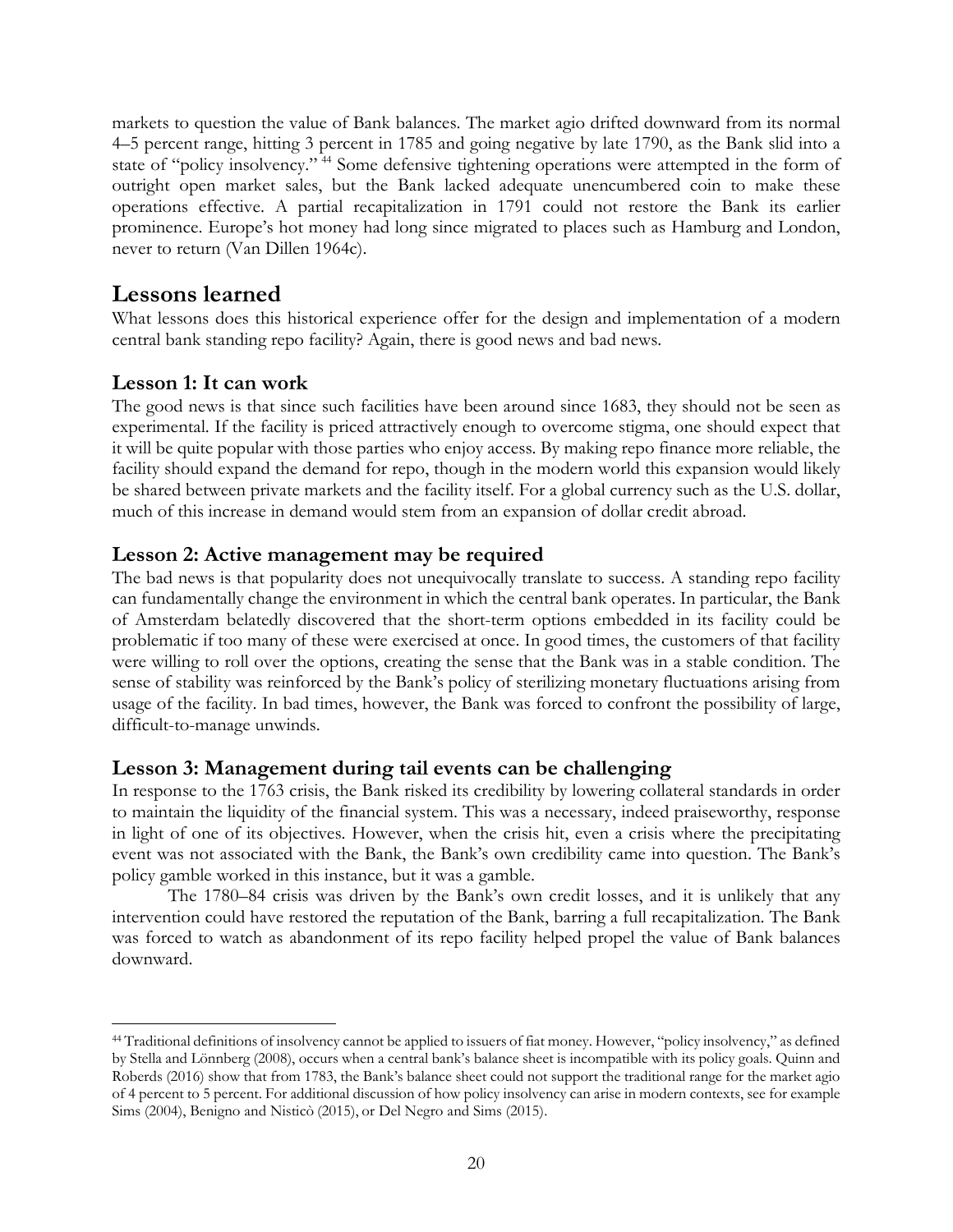# **Summing up**

Nowadays, the market for repo is already enormous, even by the standards of the Federal Reserve. The goal of the standing facility proposal is not to replace the major players of this market but to act as a backstop, with rates sufficiently uncompetitive not to be the first choice of market participants, but not so uncompetitive as to entail stigma. The facility's interest rate would, however, become a de facto policy rate governing conditions in this market, whether or not it is advertised as such. As compared to the historic case, the ability to shift policy rates can provide an extra dimension for control.

Nonetheless, management of a standing facility can be challenging, and tail events will occur. When they do, market demand for the facility may shift in amounts likely to be unanticipated based on precrisis activity. Failure to adequately prepare for such events can risk the credibility on which monetary policy depends. In short, a careful regard for the experiences of earlier, longstanding institutions in response to crisis events will be valuable for weighing the advantages and disadvantages of new proposals for financial infrastructure.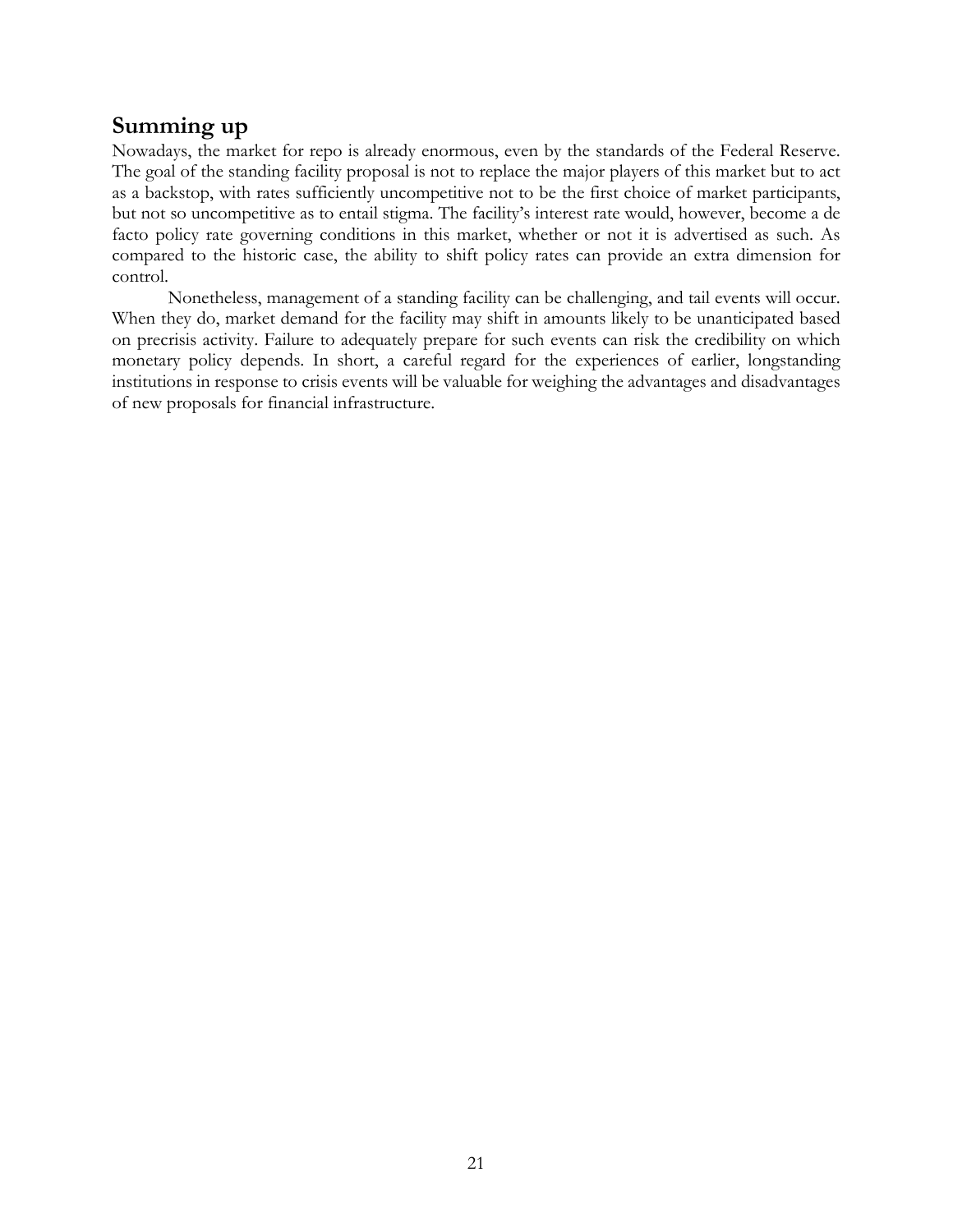# **References**

## **Primary sources**

#### *Amsterdam City Archive (Stadsarchief Amsterdam)*

The data for Table 1 and Figures 5–7 were hand-collected from the archive of the Bank of Amsterdam, held at the Amsterdam City Archive:

[<archief.amsterdam/inventarissen/overzicht/5077.nl.html>](https://archief.amsterdam/inventarissen/overzicht/5077.nl.html) (accessed January 9, 2020)

The Bank's balance sheet was reconstructed using entries from the ledgers (*grootboeken*) of the Bank's master account (*Specie Kamer*), which are available from 1666. Eighteenth-century ledger entries were correlated against the Bank's asset-side records (cash books or *kasboeken*) for years when the latter are available. Approximately 100,000 ledger entries were employed in constructing the table and graphs.

*International Institute of Social History (Internationaal Instituut voor Sociale Geschiedenis), Amsterdam*

Müntz, Johann Heinrich. 1769–70. "Ausführliche Beschreibung von dem Silber- und Kupfer-Schmelz-Werk … aufgericht zu Muiden bey Amsterdam, Eigenthümer davon Der Herr B. V. Ephraim, mit accuraten und vollständigen Rissen versehn." Manuscript. (Copy of an original in Baker Library, Harvard University)

# **Literature cited**

Andolfatto, David, and Jane Ihrig. 2019a. Why the Fed should create a standing repo facility. Federal Reserve Bank of St. Louis *On the Economy Blog*, March 6. <<u>www.stlouisfed.org/on-the-</u> [economy/2019/march/why-fed-create-standing-repo-facility>](http://www.stlouisfed.org/on-the-economy/2019/march/why-fed-create-standing-repo-facility) (accessed January 9, 2020)

———. 2019b. The Fed and a standing repo facility: A follow-up. Federal Reserve Bank of St. Louis *On the Economy* blog, April 19. <<u>www.stlouisfed.org/on-the-economy/2019/april/fed-standing-repo-facility-</u> [follow-up>](http://www.stlouisfed.org/on-the-economy/2019/april/fed-standing-repo-facility-follow-up) (accessed January 9, 2020)

Attman, Artur. 1986. *American Bullion in the European World Trade: 1600–1800.* Göteborg: Kungliga Vetenskaps- och Vitterhets-Samhället.

- Barrett, Ward. 1990. World bullion flows, 1450–1800. In *The Rise of Merchant Empires: Long Distance Trade in the Early Modern World, 1350–1750*, edited by James D. Tracy, 224–54. Cambridge: Cambridge University Press.
- Benigno, Pierpaolo, and Salvatore Nisticò. 2015. Non-neutrality of open market operations. LUISS Guido Carli/School of European Political Economy, Working Paper no. 5.
- Board of Governors of the Federal Reserve System. 2019. August 2019 senior financial officer survey. [<www.federalreserve.gov/data/sfos/files/senior-financial-officer-survey-201908.pdf>](http://www.federalreserve.gov/data/sfos/files/senior-financial-officer-survey-201908.pdf) (accessed January 9, 2020)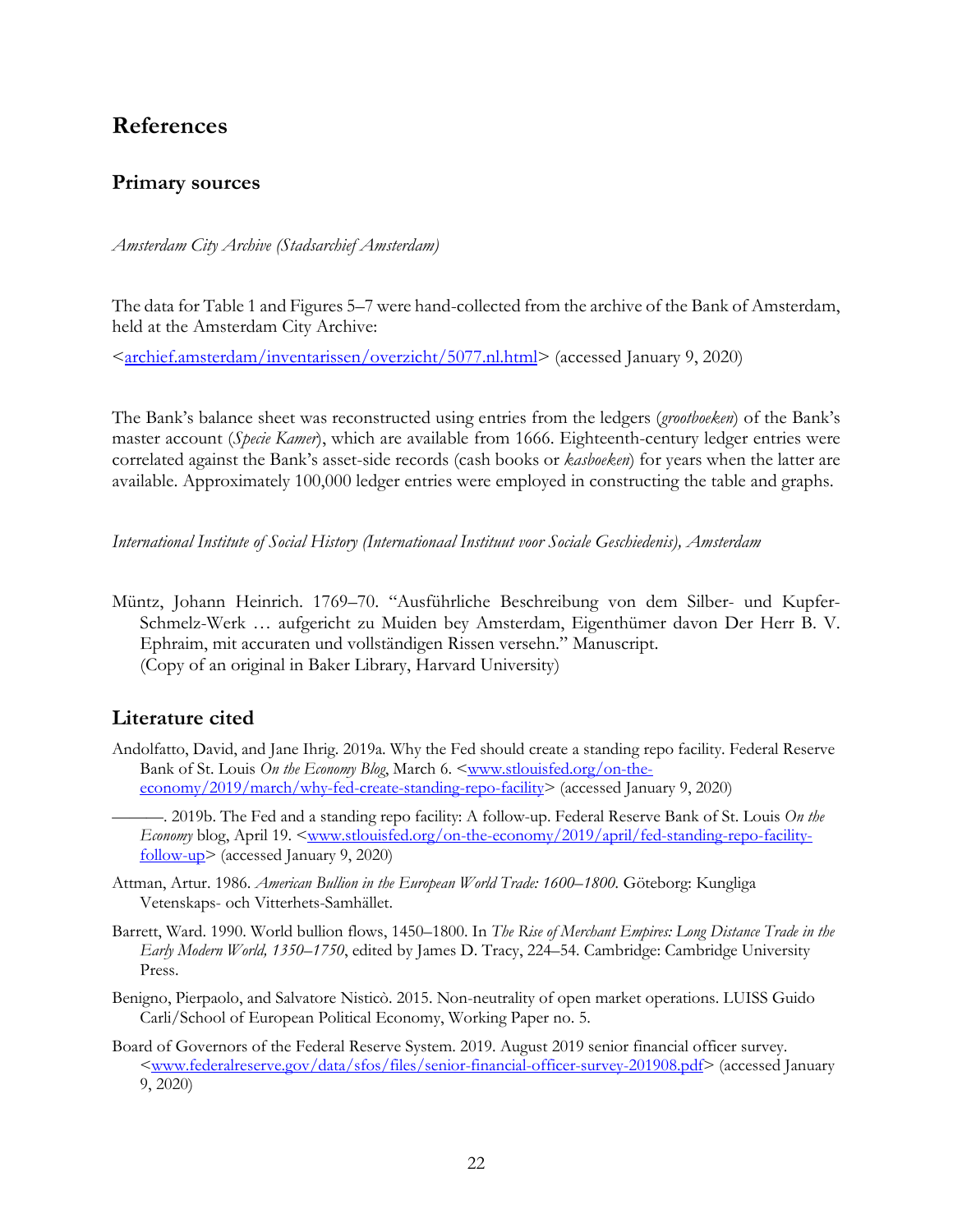- Carlos, Ann M., and Larry Neal. 2011. Amsterdam and London as financial centers in the eighteenth century. *Financial History Review* 18, no. 1: 21–46.
- Carlson, Mark, and Jonathan Rose. 2017. Stigma and the discount window. Board of Governors of the Federal Reserve System *FEDS Notes*, December 19. <<u>www.federalreserve.gov/econres/notes/feds-</u> [notes/stigma-and-the-discount-window-20171219.htm>](http://www.federalreserve.gov/econres/notes/feds-notes/stigma-and-the-discount-window-20171219.htm) (accessed January 9, 2020)
- Copeland, Adam, Antoine Martin, and Michael Walker. 2011. Repo runs: Evidence from the tri-party repo market. Federal Reserve Bank of New York Staff Report no. 506.
- Covas, Francisco, and Bill Nelson. 2019. Bank regulations and turmoil in repo markets. Banking Policy Institute, September 26. <br/> $\frac{\text{Spin.com}}{\text{bank-regulations-and-turnoil-in-repo-markets}}$  (accessed January 9, 2020)
- Dehing, Pit. 2012. *Geld in Amsterdam: Wisselbank en wisselkoersen, 1650-1725*. Hilversum: Uitgeverij Verloren.
- Dehing, Pit, and Marjolein 't Hart. 1997. Linking the fortunes: currency and banking, 1550–1800. In *A financial history of the Netherlands*, edited by Marjolein 't Hart, Joost Jonker, and Jan Luiten van Zanden, pp. 37–63. Cambridge: Cambridge University Press.
- De Jong-Keesing, Elisabeth Emmy. 1939. *De Economische Crisis van 1763 te Amsterdam.* N.V. Intern. Uitgevers en h. Mij: Amsterdam.
- Del Negro, Marco, and Christopher Sims. 2015. When does a central bank's balance sheet require fiscal support? *Journal of Monetary Economics* 73 (July):1–19.
- Eichengreen, Barry. 2018. Banks, financial markets, and the development of international currencies. In *Financial innovation and resilience: A comparative perspective on the public banks of Naples (1462–1808)*, edited by Lilia Costabile and Larry Neal, pp. 313–26*.* Cham, Switzerland: Palgrave McMillan.
- Federal Open Market Committee. 2019a. Statement regarding monetary policy implementation*.* October 11. [<www.federalreserve.gov/newsevents/pressreleases/monetary20191011a.htm>](http://www.federalreserve.gov/newsevents/pressreleases/monetary20191011a.htm) (accessed January 9, 2020)
	- ———. 2019b. *Minutes of the Federal Open Market Committee.* October 29–30. [<www.federalreserve.gov/monetarypolicy/fomcminutes20191030.htm>](http://www.federalreserve.gov/monetarypolicy/fomcminutes20191030.htm) (accessed January 9, 2020)
- ———. 2019c. Transcript of Chair Powell's press conference*.* October 30. [<www.federalreserve.gov/mediacenter/files/FOMCpresconf20191030.pdf>](http://www.federalreserve.gov/mediacenter/files/FOMCpresconf20191030.pdf) (accessed January 9, 2020)
- Federal Reserve Bank of New York. 2019a. Additional information about the Treasury repo reference rates. [<www.newyorkfed.org/markets/treasury-repo-reference-rates-information>](http://www.newyorkfed.org/markets/treasury-repo-reference-rates-information) (accessed January 9, 2020)
	- ———. 2019b. Statement regarding Treasury bill purchases and repurchase operations. <www.newyorkfed.org/markets/opolicy/operating\_policy\_191011> (accessed January 9, 2020)
	- 2019c. Tri-party/GCF repo. [<www.newyorkfed.org/data-and-statistics/data-visualization/tri-party](http://www.newyorkfed.org/data-and-statistics/data-visualization/tri-party-repo/index.html#interactive/volume/collateral_value)[repo/index.html#interactive/volume/collateral\\_value>](http://www.newyorkfed.org/data-and-statistics/data-visualization/tri-party-repo/index.html#interactive/volume/collateral_value) (accessed January 9, 2020)
	- -. 2019d. Statement regarding repurchase operations. [<www.newyorkfed.org/markets/opolicy/operating\\_policy\\_191212>](http://www.newyorkfed.org/markets/opolicy/operating_policy_191212) (accessed January 9, 2020)
- Flandreau, Marc, Christophe Galimard, Clemens Jobst, and Pilar Nogués-Marco. 2009a. Monetary geography before the Industrial Revolution. *Cambridge Journal of Regions, Economy and Society* 2 (July): 149–71.
- Flandreau, Marc, Christophe Galimard, Clemens Jobst, and Pilar Nogués-Marco. 2009b. The bell jar: Commercial interest rates between two revolutions, 1688–1789. In *The origin and development of financial markets and institutions,* edited by Jeremy Atack and Larry Neal, pp. 161–208. New York: Cambridge University Press.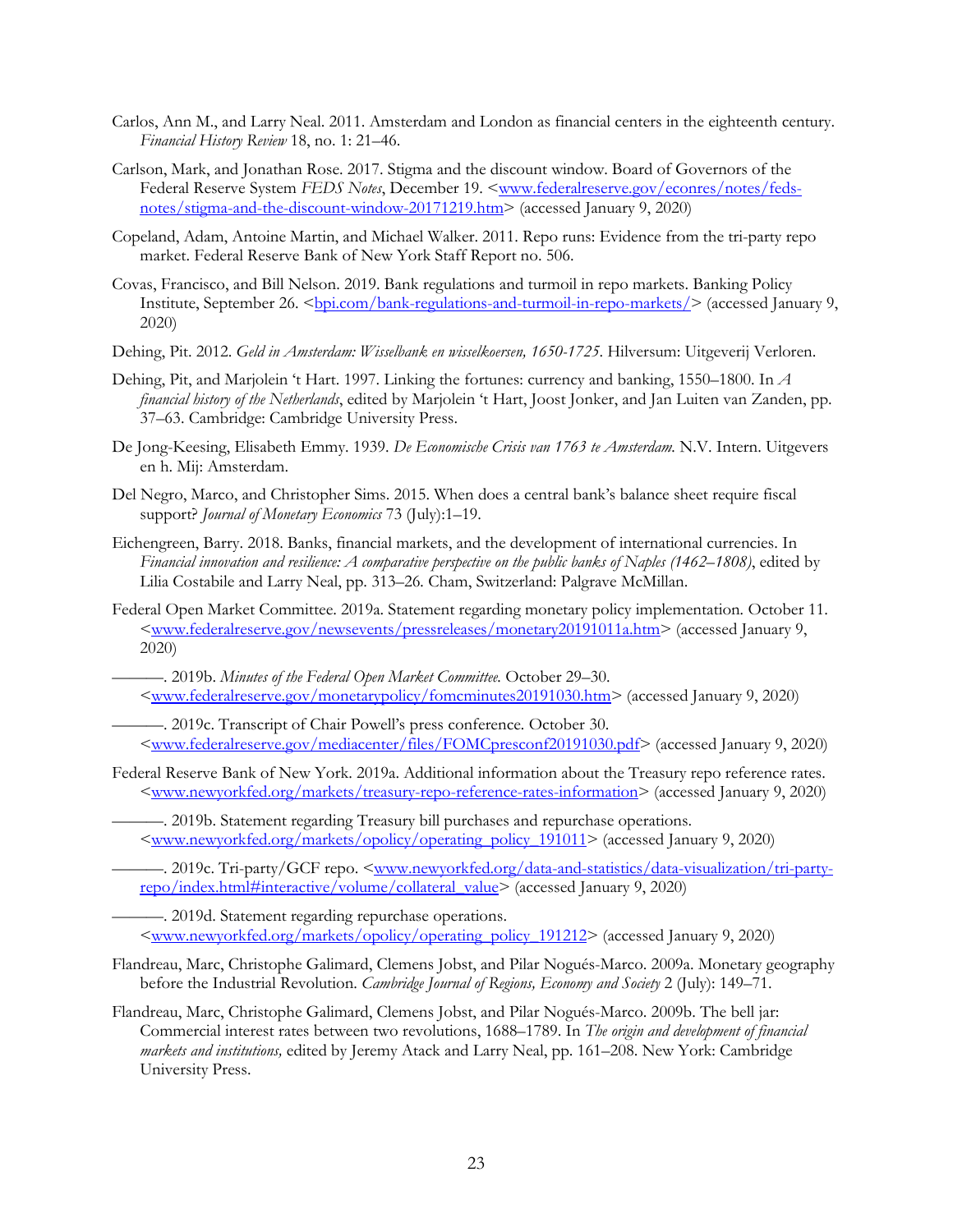- Garbade, Kenneth D. 2006. The evolution of repo contracting conventions in the 1980s. Federal Reserve Bank of New York *Economic Policy Review* (May): 27–42.
	- ———. 2016. Repurchase agreements as an instrument of monetary policy at the time of the accord. Federal Reserve Bank of New York Staff Report no. 780 (June).
- Gelderblom, Oscar, Joost Jonker, and Clemens Kool. 2016. Direct finance in the Dutch Golden Age. *Economic History Review* 69, no. 4: 1178–98.
- Gillard, Lucien. 2004. *La Banque d'Amsterdam et le florin européen au temps de la République Néerlandaise (1610 1820).* Paris: École des hautes-études en sciences sociales.
- Gorton, Gary B. 2017. The history and economics of safe assets. *Annual Review of Economics* 9 (August): 547– 86.
- Gorton, Gary, and Andrew Metrick. 2010. Regulating the shadow banking system. *Brooking Papers on Economic Activity* (Fall): 261–312.
- Graumann, Johann Philipp. 1762. *Gesammelte Briefe von dem Gelde; von dem Wechsel und dessen Cours; von der Proportion zwischen Gold und Silber; von dem Pari des Geldes und den Münzgesetzen verschiedener Völker; besonders aber von dem Englischen Münzwesen.* Berlin: Christian Friedrich Voss.
- Ihrig, Jane. 2019. Banks' demand for reserves in the face of liquidity regulations. Federal Reserve Bank of St. Louis *On the Economy* blog, March 6. [<www.stlouisfed.org/on-the-economy/2019/march/banks](http://www.stlouisfed.org/on-the-economy/2019/march/banks-demand-reserves-face-liquidity-regulations)[demand-reserves-face-liquidity-regulations>](http://www.stlouisfed.org/on-the-economy/2019/march/banks-demand-reserves-face-liquidity-regulations) (accessed January 9, 2020)

Kaminska, Izabella. 2019. How RTGS inadvertently killed system liquidity. *Financial Times*, October 4.

- Kolchin, Katie, Justyna Podziemska, and Robert Toomey. 2019. US repo market fact sheet, 2019*.* Securities Industry and Financial Markets Association. <**www.sifma.org/resources/research/us-repo-market-fact**sheet- $2019$ / $>$  (accessed January 9, 2020)
- Lee, Helene, and Asani Sarkar. 2018. Is stigma attached to the European Central Bank's marginal lending facility? Federal Reserve Bank of New York *Liberty Street Economics*, April 16. [<libertystreeteconomics.newyorkfed.org/2018/04/is-stigma-attached-to-the-european-central-banks](https://libertystreeteconomics.newyorkfed.org/2018/04/is-stigma-attached-to-the-european-central-banks-marginal-lending-facility.html)[marginal-lending-facility.html>](https://libertystreeteconomics.newyorkfed.org/2018/04/is-stigma-attached-to-the-european-central-banks-marginal-lending-facility.html) (accessed January 9, 2020)
- Le Moine de L'Espine, Jacques, and Isaac Le Long. 1763. *De Koophandel van Amsterdam*. Rotterdam: Ph. Losel, J.D. Beman, H. Kentlink, J. Bosch, N. Smithof, d'wed. J. Losel en J. Burgvliet.
- Mees, Willem C. 1838. *Proeve eener Geschiedenis van het Bankwezen in Nederland geduerende den Tijd der Republiek.*  Rotterdam: W. Messcuert.
- Melon, Jean-François. 1754. *Essai Politique sur le Commerce.* Amsterdam: François Changuion.
- Neal, Larry. 1990. *The rise of financial capitalism: International capital markets in the Age of Reason.* Cambridge: Cambridge University Press.
- Nelson, Bill. 2019. What just happened in money markets, and why it matters. Banking Policy Institute, September 18. <br/> $\leq$  \bin\_com/what-just-happened-in-money-markets-and-why-it-matters/> (accessed January 9, 2020)
- Polak, Menno. 1998. *Historiografie en Economie van de "Muntchaos." Deel II: Bijlagen*. Amsterdam: Nederlandsch Economisch-Historisch Archief.
- Pozsar, Zoltan. 2019. Design notes for an o/n repo facility. *Credit Suisse Global Money Notes* no. 25, September 9.
- Quinn, Stephen and William Roberds. 2014. How Amsterdam got fiat money. *Journal of Monetary Economics* 66, no. 1 (September): 1–12.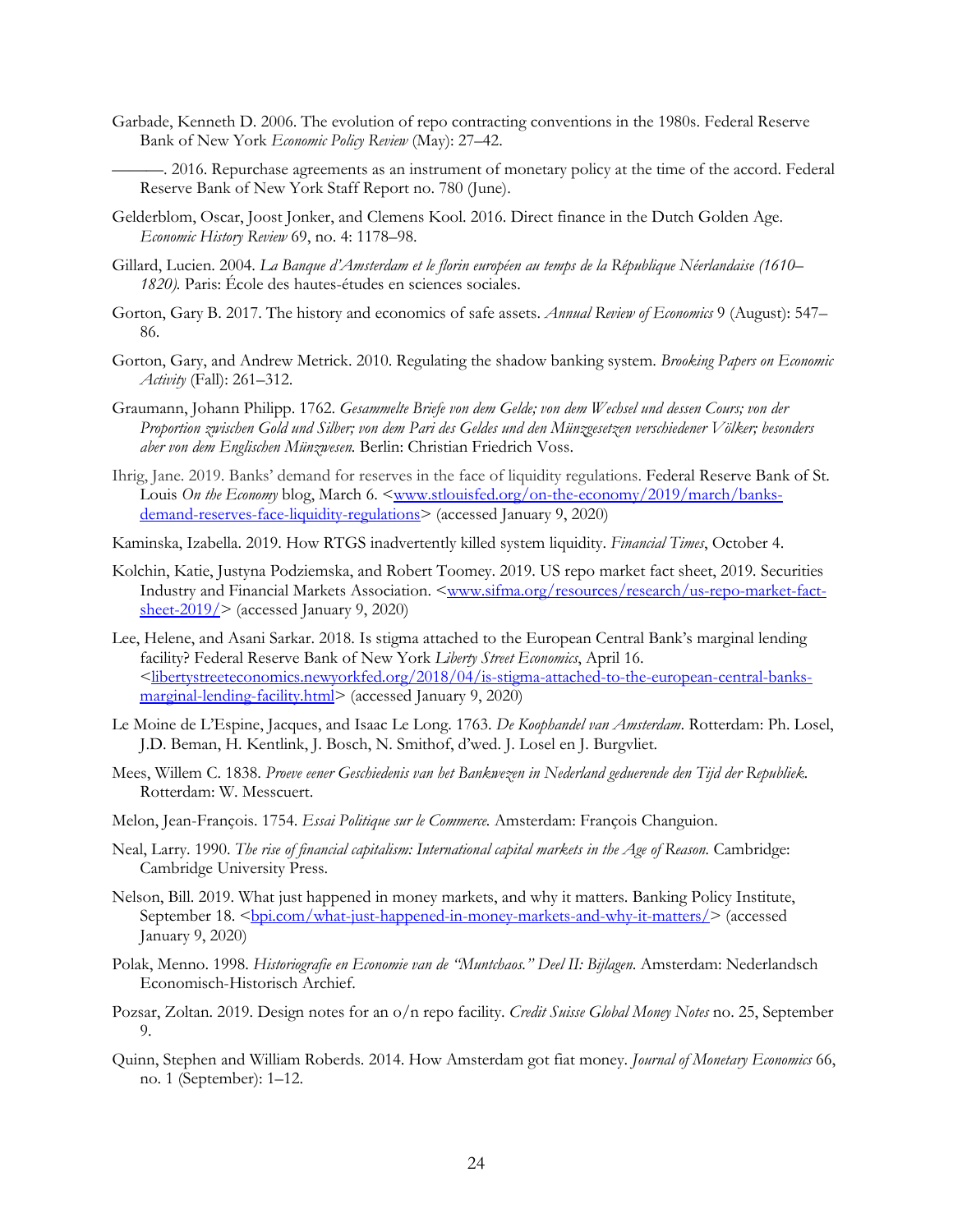———. 2015. Responding to a shadow banking crisis: The lessons of 1763. *Journal of Money, Credit, and Banking* 47, no. 6:1149–76.

———. 2016. Death of a reserve currency. *International Journal of Central Banking* (December): 63–103.

- ———. 2019. A policy framework for the Bank of Amsterdam, 1736–1791. *Journal of Economic History* 79, no. 3 (September): 736–72.
- Rachel, Hugo, and Paul Wallich. 1967. *Berliner Grosskaufleute und Kapitalisten. Zweiter Band: Die Zeit des Merkantilismus,* 1648–1806. Expanded edition, edited by Johannes Schultze, Henry C. Wallich, and Gerd Heinrich. Berlin: Walter Gruyter.
- Ris, Elena. 2016. *Eremitage aus Berlin. Die Gemäldesammlung von Johann Ernst Gotzkowsky als Grundstock der Bildergalerie der russischen Zarin Katharina II. in St. Petersburg,* vol. 1. Unpublished PhD dissertation, Free University of Berlin.
- Schnabel, Isabel, and Hyun S. Shin. 2004. Liquidity and contagion: The crisis of 1763. *Journal of the European Economic Association* 2, no. 6 (December): 929–68.
- Sims, Christopher A. 2004. Fiscal aspects of central bank independence. In *European monetary integration*, edited by Hans-Werner Sinn, Mika Widgrén, and Marko Köthenberger, 103–16. Cambridge, MA: MIT Press.
- Smith, Adam. 1976 [1776]. *An inquiry into the nature and causes of the wealth of nations*. Oxford: Clarendon Press.
- Smith, Robert Mackenzie. 2019. All clear? Structural shifts add to repo market madness. *Risk*, November 12.
- Stella, Peter, and Åke Lönnberg. 2008. Issues in central bank finance and independence. International Monetary Fund Working Paper 08/37.
- Steuart, James. 1767. *An inquiry into the principles of political economy, volume II*. London: Millar and Cadell.
- TePaske, John J., and Kendall W. Brown. 2010. *A new world of gold and silver.* Leiden and Boston: Brill.
- Tran, Huang. 2019. Repo turmoil is a symptom of a much bigger problem. *Financial Times*, September 26.
- Ugolini, Stefano. 2013. The Bank of England as the world gold market maker during the classical gold standard era 1889–1910. In *The global gold market and the international monetary system from the late 19th century to the present*, edited by Sandra Bott, pp. 64–87. London: Palgrave McMillan.
- Ugolini, Stefano. 2017. *The evolution of central banking: Theory and history.* London: Palgrave McMillan.
- Van der Oudermeulen, Cornelis. 1791. *Recherches sur le commerce ou idées relatives aux intérêts des différens peuples de l'Europe,* Tome 2, Premiere Partie. Amsterdam: D.J. Changuion.
- Van Dillen, Johannes Gerard. 1921. Een Boek van Phoonsen over de Amsterdamsche Wisselbank. *Economisch-historisch jaarboek* 7:1–146.
	- ———. 1925. *Bronnen Tot de Geschiedenis der Wisselbanken; (Amsterdam, Middelburg, Delft, Rotterdam)*. The Hague: Martinus Nijhoff.
	- ———. 1934. The Bank of Amsterdam. In *History of the principal public banks*, edited by Johannes Gerard van Dillen, 79–124. The Hague: Martinus Nijhoff.
	- ———. 1964a. Amsterdam als Wereldmarkt der Edele Metalen in de 17de en 18de Eeuw. In *Zeventien Studiën van Nederlanders*, pp. 235–71. The Hague: Martinus Nijhoff.

———. 1964b. Bloeitijd der Amsterdamse Wisselbank 1687–1781. In *Mensen en Achtergronden, Studies uitgegeven ter gelegenheid van de tachtigste jaardag van de schrijver,* edited by Johannes Gerard van Dillen, pp. 385–415*.*  Groningen: J.B. Wolters.